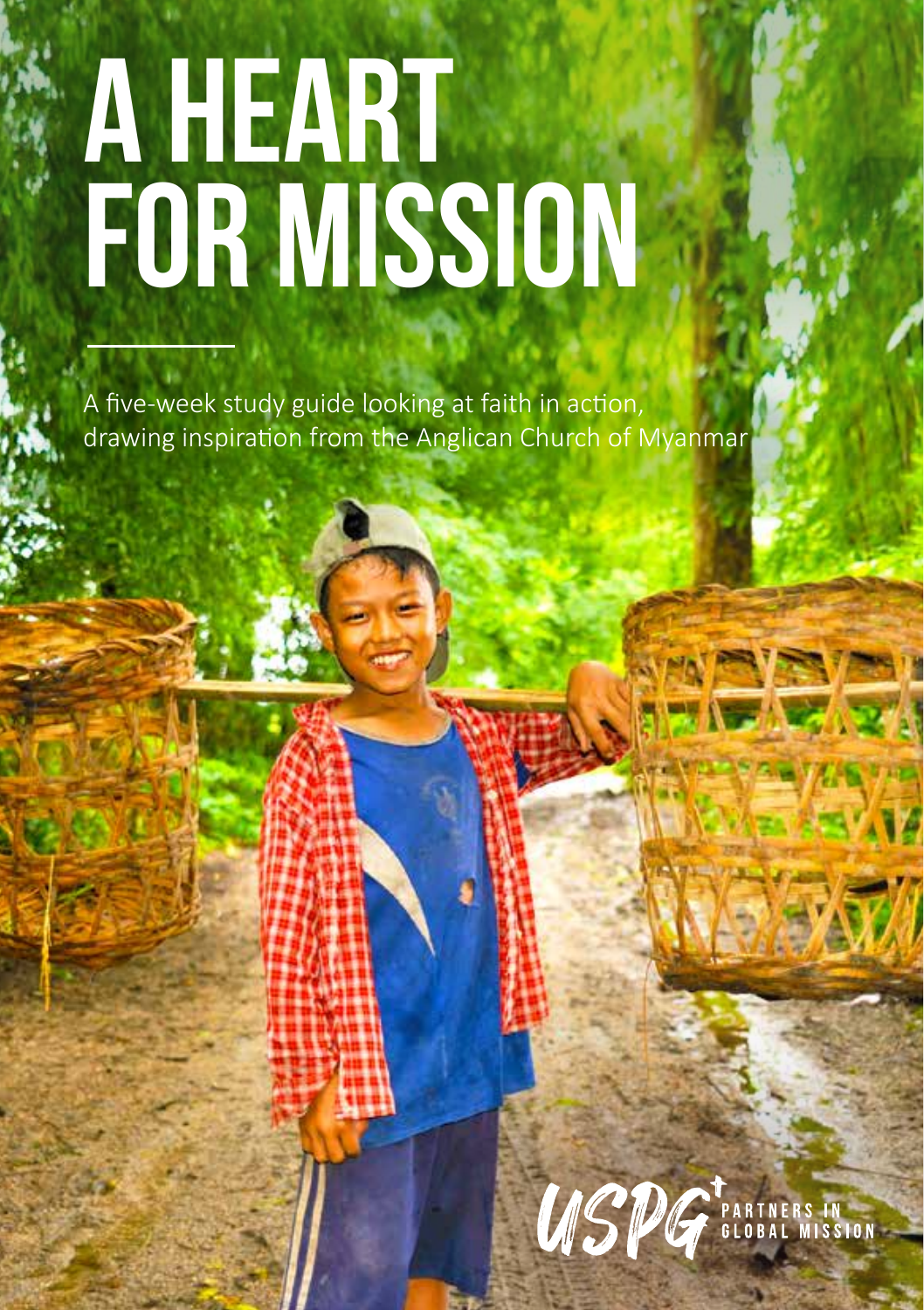# **A HEART FOR MISSION**

For many Christians, mission is why the church is here. For others, the word 'mission' has become tainted with ideas of colonialism or heavy-handed evangelism. And then there are many more people who are confused or indifferent about exactly what mission is.

The aim of this study course is to take a fresh look at mission and what it means in the twenty-first century. To help us do this, we will be exploring the Five Marks of Mission – a definition of mission adopted by Anglican Churches around the world – and we will gain a global perspective by looking at how the Church of the Province of Myanmar understands and lives out mission.

We hope that by the end of this short course, we will each have a fresh understanding of mission's place at the heart of our faith.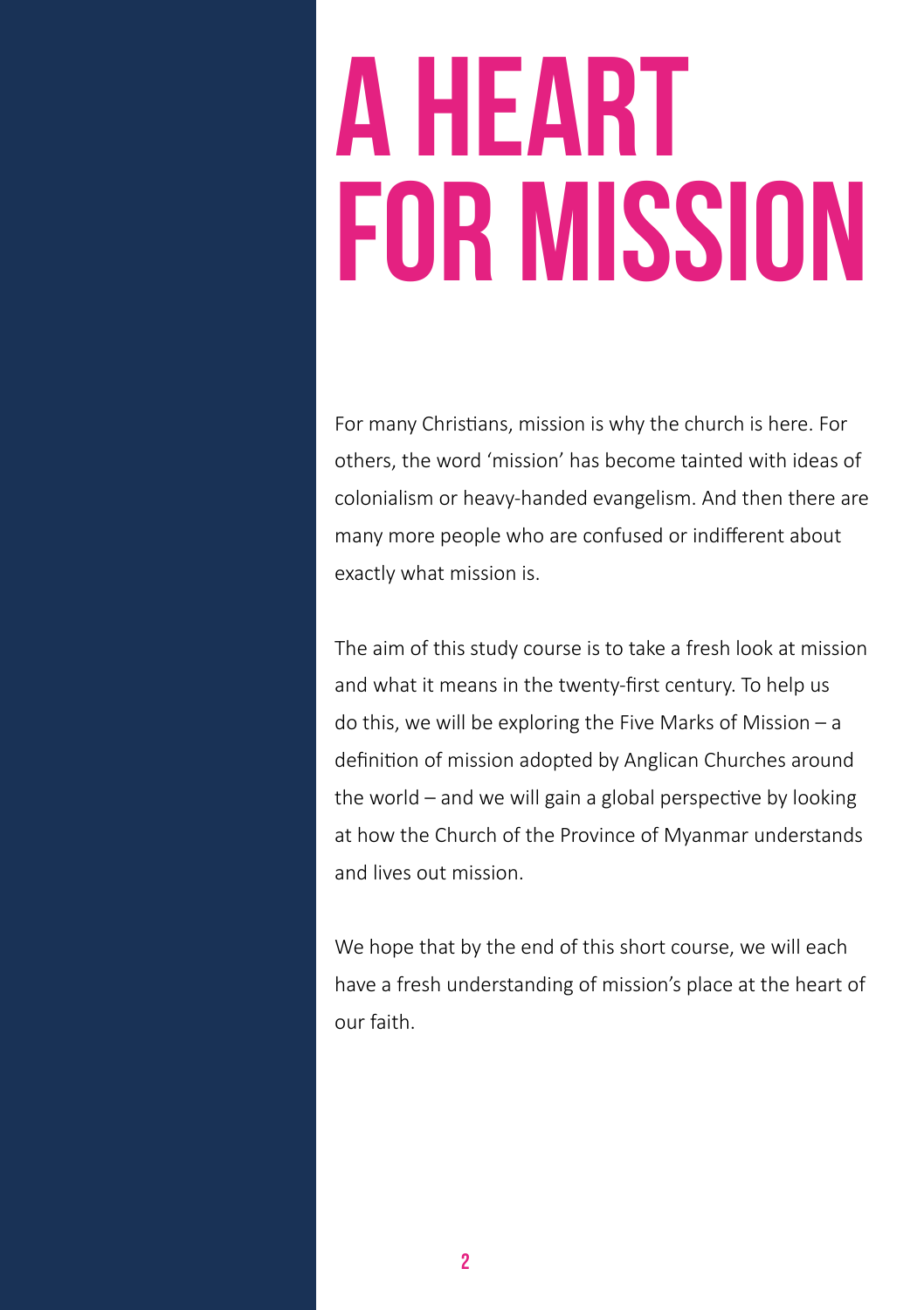## **WORKING WITH THE FIVE MARKS OF MISSION**

In the 1980s, opinion among Anglican Churches around the world was heavily divided between those who saw mission only in terms of personal salvation, and those who saw mission as being solely about development and social change. The Anglican Consultative Council – an international body which represents the Anglican Communion – held a series of meetings to examine the meaning of mission. The council recognised that neither evangelism nor development alone did justice to the Great Commission given by Jesus in Matthew 28:19 – 'Go therefore and make disciples of all nations, baptising them in the name of the Father and of the Son and of the Holy Spirit and proclaim the Gospel to the ends of the earth.' Between 1984 and 1990, the council met many times to debate, study and pray together. The council identified what they called the Five Marks of Mission – five intertwined parts that together comprise a holistic understanding of mission. In their most recent formulation, the five Marks are:

- ▶ To proclaim the Good News of the Kingdom
- ▶ To teach, baptise and nurture new believers
- To respond to human need by loving service
- To seek to transform unjust structures of society, to challenge violence of every kind and pursue peace and reconciliation
- $\sum$  To strive to safeguard the integrity of Creation, and sustain and renew the life of the earth

The aims of this study course are to examine the Five Marks of Mission, ask how they can strengthen our understanding of mission and consider how the Anglican Church of Myanmar puts them into action.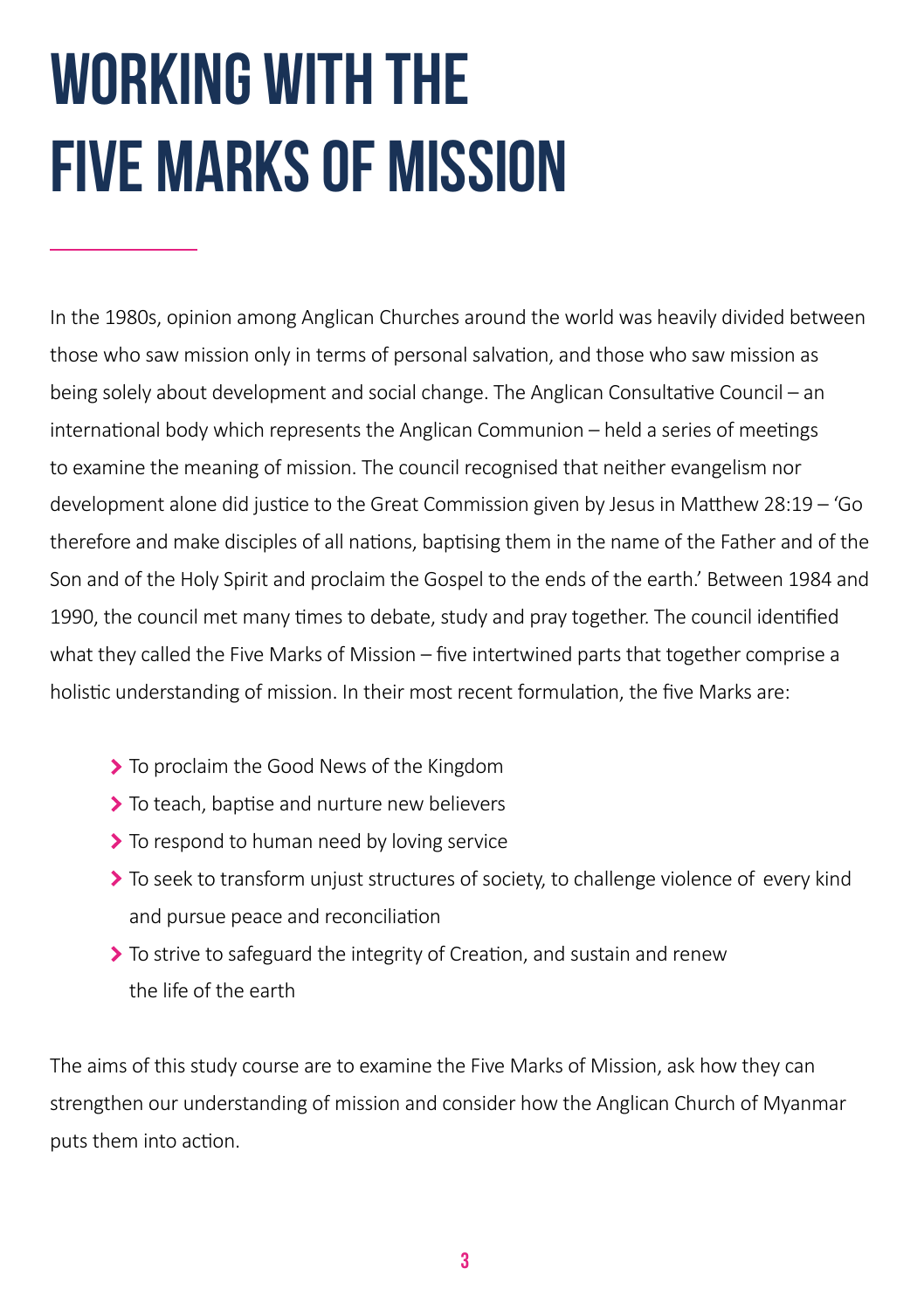## 4 A HEART FOR MISSion **Focusing on mission since 1701**

Since its formation, USPG's primary focus has been mission.

Founded in 1701 as the Society for the Propagation of the Gospel in Foreign Parts (SPG) by Rev'd Dr Thomas Bray, the SPG worked to ensure that English emigrants to America retained their Anglican faith. In the 1800s and early 1900s, the SPG focused on medical mission and education. The SPG is now called USPG, and no longer sends missionaries abroad.

Instead, USPG works with mission partners across the Anglican Communion, learning from each other as we live out a new kind of mission. USPG supports and facilitates diocesan and provincial initiatives, led by local churches. These initiatives often focus on community healthcare, theological education and ecological justice. By partnering with, rather than "doing mission" to, local churches, we better understand what is needed in certain contexts. We

also learn from these churches, gaining a greater understanding of practical and theological issues, which we can then apply to our own context.

The difference between the mission at the heart of Bray's SPG and USPG's current model of partnership in mission is stark. Yet throughout our history, mission in one form or another has been at the centre of who we are and what we do. This brings us to the topic of this study guide: what is mission and how do we understand it today?



## "

**Throughout** history, mission has been at the centre of who we are and what we do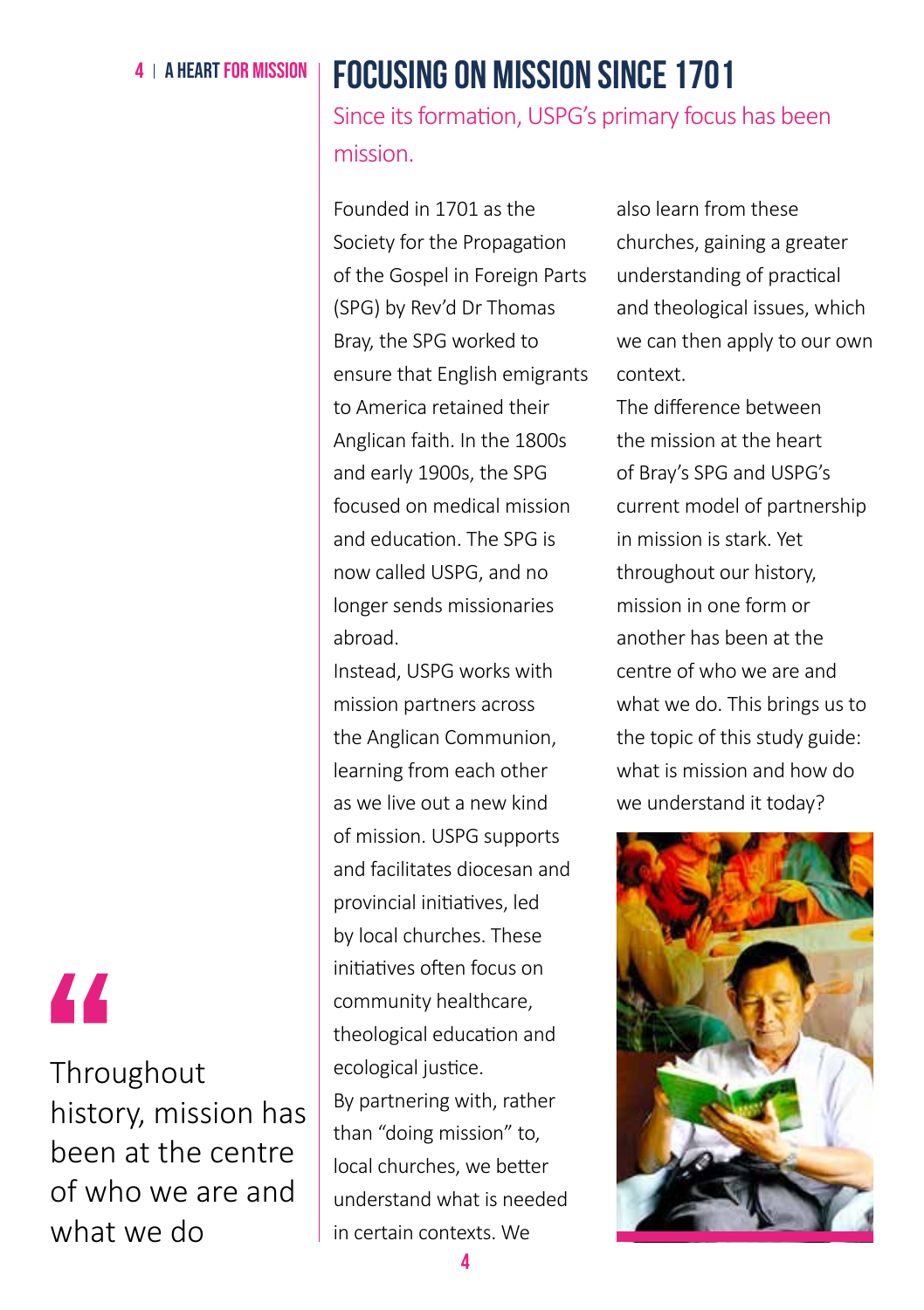## 5 A HEART FOR MISSION **A CLOSER LOOK AT ANGLICANISM**

## **Anglican Communion**

The Anglican Communion is a global network of churches that originated with the Church of England.

## **Anglican Churches, provinces and diocese**s

There is no single worldwide 'Anglican Church', rather there is a self-governing Anglican Church for every province – a province is often a single country but can be a group of countries. For example, the Anglican Church of Korea covers Korea only; the Anglican Church of Central Africa covers Botswana, Malawi, Zambia and Zimbabwe. Each province is divided into dioceses. For example, there are 42 dioceses in the Church of England (Diocese of Manchester, Diocese of Lincoln, etc.). Each province is headed up by an archbishop (though the exact title may vary); each diocese is headed up by a bishop.

## **Anglicans worldwide**

There are currently an estimated 80 million Anglicans in 41 Anglican Churches around the world.

## **The four Instruments of Communion**

The Anglican Communion is given focus and direction by the four 'Instruments of Communion'. These are:

- > The Archbishop of Canterbury, as the "first among equals";
- > The Lambeth Conferences, held every ten years, to which all archbishops and bishops are invited;
- > Primates Meetings. to which all leaders of provinces are invited;
- > The Anglican Consultative Council, which meets every two years and whose membership includes representatives from throughout the church in every province, including people who aren't ordained as church leaders.

## "

There are currently an estimated 80 million Anglicans around the world.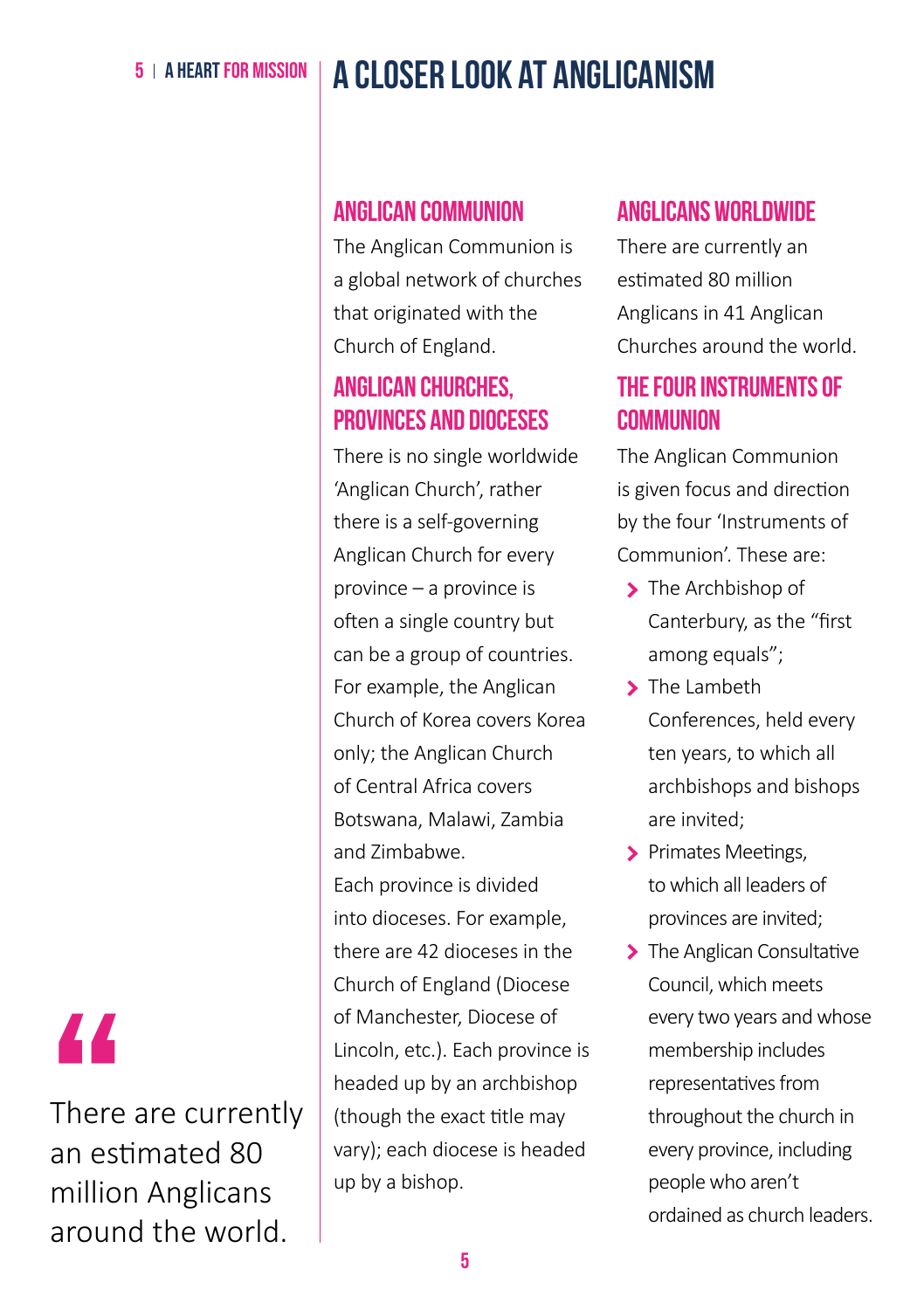## 6 A HEART FOR MISSion **Mission and the Church of Myanmar**

USPG started engaging with the Church of the Province of Myanmar (CPM) in 1854. Over the years, close relationships have been built between USPG and CPM through education, healthcare and leadership initiatives.

In the face of legal restrictions and political uncertainty, the Church in Myanmar demonstrates the love of Jesus Christ as it serves marginalised communities.

The Rt Rev'd John Wilme, former Bishop of Toungoo Diocese, says: "Mission means sharing the Good News of our Lord Jesus Christ through action, not only in preaching or telling the Gospel, but going into the field and serving the poor. In Myanmar, it is difficult to share the Good News as Christians are a minority group. So, we do this through our services – providing healthcare and training teachers".

The Rt Rev'd Dr Mark Saw Maung Doe, Bishop of

Hpa-an Diocese, relates the ministry of the Church of the Province of Myanmar to Ecclesiastes 3:7 – "there is a time to be silent and a time to speak". He says "Jesus taught the disciples about the kingdom of God without tiring, yet after He was arrested, Jesus stopped speaking and kept silent. For Jesus, the time to speak was over and it was the time to be silent". Likewise, there are times when it is appropriate for the CPM to speak directly to people about the Good News, and there are times when it is more effective evangelism to quietly continue to provide services for local communities.



## "

 The Church in Myanmar demonstrates the love of Jesus Christ.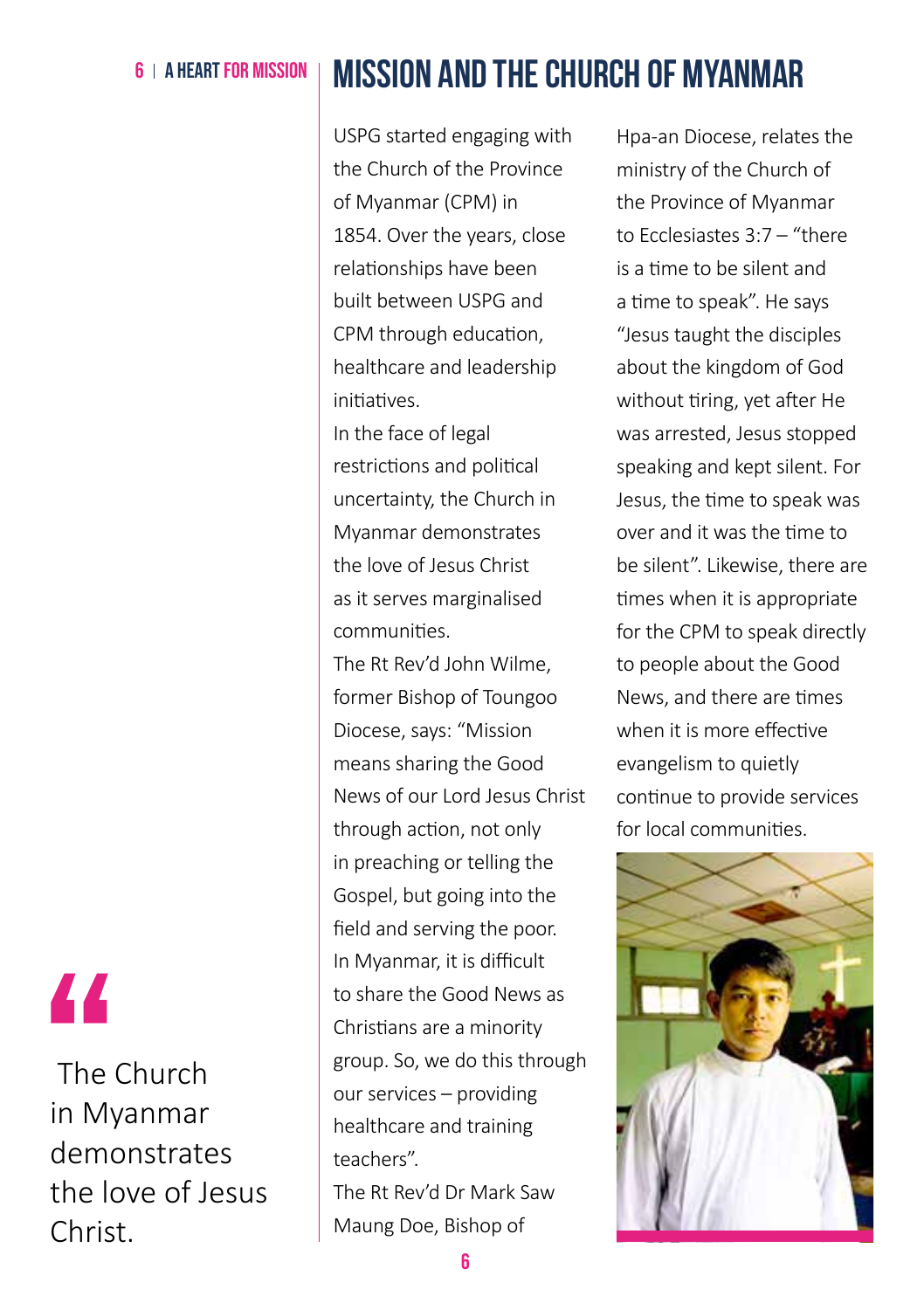## **7 | A HEART FOR MISSION | MYANMAR FACTFILE**

- **Capital city:** Nay Pyi Taw
- **Largest city by population:** Yangon
- **Languages:** Burmese, indigenous
- **Religion:** Buddhist 88%, Christian 6%, ethnic languages Muslim 4%, animist 1%, other 1%
- **Population:** 54.6 million
- **Life expectancy:** 68 years
- **Adult literacy:** 76%
- **Exports:** Natural gas, wood, pulses and beans, fish, rice, clothing, jade
- **The Church of the Province of Myanmar** has six dioceses and two missionary dioceses, with an overall membership of over 70,000.





Overall membership of over 70,000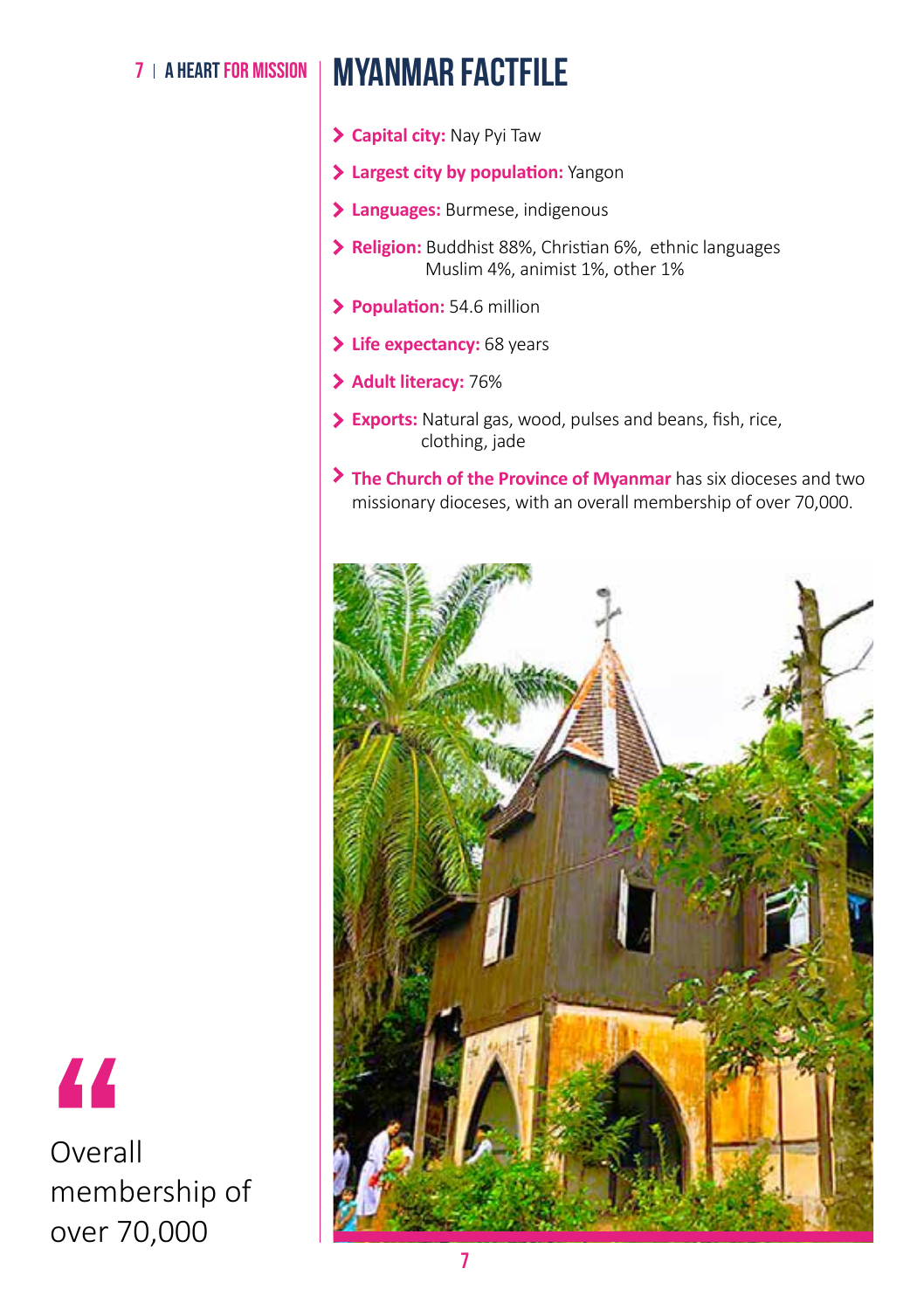## STUDY 1 **TO PROCLAIM THE GOOD NEWS OF THE KINGDOM**

The First Mark of Mission reflects the Gospel passages in which Jesus sends his disciples out to proclaim the Good News of the Kingdom of God (e.g. Matthew 10:5-42, Matthew 28:16-20, Luke 9:1-6). In some ways, this first Mark is a summary of all five Marks, as it encompasses evangelism, service, transformation and renewal. As we look at this First Mark of Mission, let us ponder the theologian Emil Brunner's phrase: "the Church exists by mission, just as fire exists by burning".

## GETTING STARTED

At the outset of this course, reflect on what mission means to you. Write down one or two sentences that summarise your current understanding of mission.

## A Story from Myanmar

The heart of the Church of the Province of Myanmar (CPM) is dedicated to following the word of God and the Church has been engaged with evangelism and mission work for decades. In 2014, the Evangelism and Mission (E&M) department revised and developed its vision and objectives. One

of its objectives was for members of the Church to develop an evangelism strategy. Accordingly, the department selects a mission area for each diocese each year, leading to annual mission trips. The mission areas are usually locations where there only a few believers and where healthcare provision is scarce.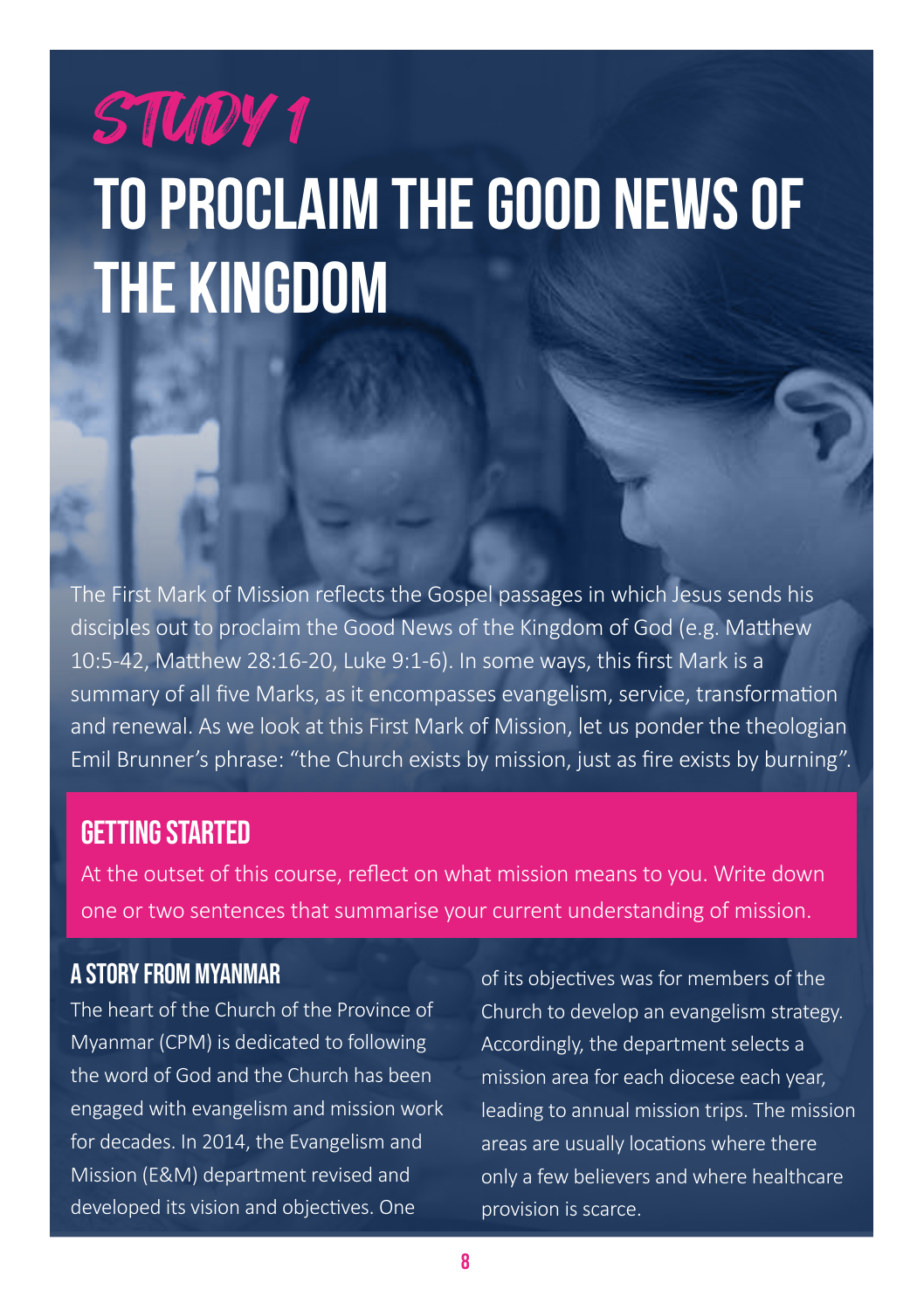### 9 | A HEART FOR MISSION | In 2016, the Evangelism and

Mission department visited Aung Soe Moe village in Kanyutkwin parish. Over the past twenty years, Aung Soe Moe village has been within the conflict zone of the dispute between the Myanmar military and the Karen National Union army; this means that it has been closed to visitors.

In recent years, ceasefires have been signed between the two parties, meaning that people can visit the area again.

Before the Church visited Aung Soe Moe, there were only five Anglican families living in the village. From 1st to 10th December 2016, the Evangelism and Mission (E&M) department took a team of 25 staff to the village, comprised of doctors, nurses, and the directors of six diocesan departments. The E&M department shared and staged the Christmas story, performed a Biblical play, shared the Good News of the gospel in their own dialect, prayed with the villagers and supplied medical treatment during the ten days they

spent in the village. At the time there was no Anglican church in the area and the E&M team were generously allowed to live in the Baptist church hall and as guests in the homes of their Baptists' hosts for the duration of their stay.

The visiting Evangelism and Mission team showed the love of God by sharing the gospel with the villagers as well as showing the practical work of mission by living out the example of Jesus. "Mission is sharing and announcing the gospel and showing loving care together," said Ruth Pathi Paw, the Assistant Director of the Provincial E&M, one of the leaders on the medical mission trip.



## "

Before the Church visited Aung Soe Moe, there were only five Anglican families living in the village.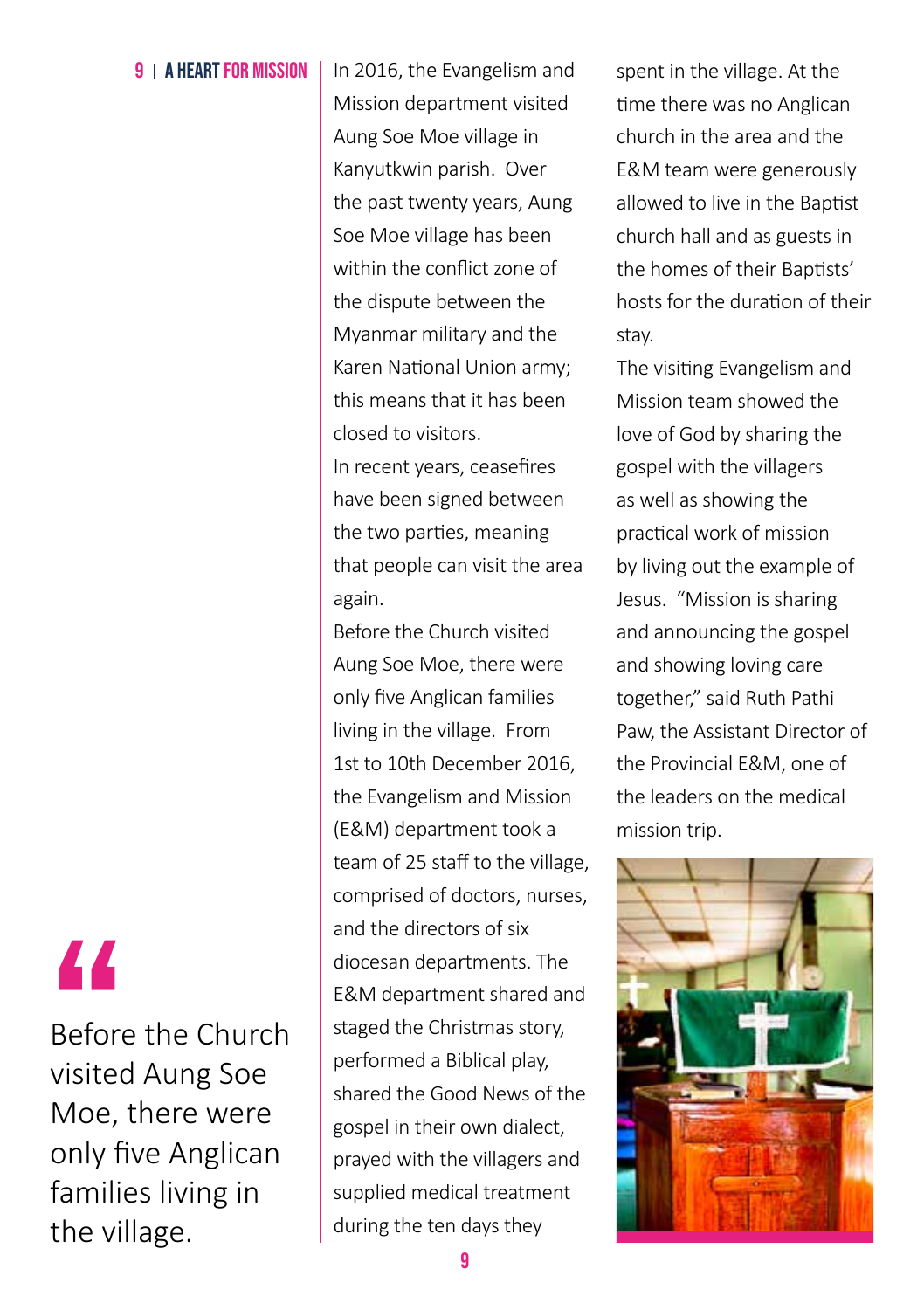### 10  $\pm$  A HEART FOR MISSION  $\pm$  *STUDY 1* [continued]

## **Questions**

- I List the different ways in which the Evangelism and Mission team spread the good news of the Gospel.
- Which of these activities could you use to spread the Gospel in your community?
- What challenges did the Evangelism and Mission department face in spreading the Gospel? What challenges do you face when sharing the Gospel in your own context?

## **Colossians 1:19-23**

**19** For in him [Christ] all the fullness of God was pleased to dwell, **20** and through him to reconcile to himself all things, whether on earth or in heaven, making peace by the blood of his cross. **21** And you, who once were estranged and hostile in mind, doing evil deeds, **22** he has now reconciled in his body of flesh by his death, in order to present you holy and blameless and irreproachable before him, **23** provided that you continue in the faith, stable and steadfast, not shifting from the hope of the gospel which you heard, which has been preached to every creature under heaven, and of which I, Paul, became a minister.

## **Questions**

- Discuss your understanding of verses 19-20. How does this section of the passage affect your idea of mission?
- $\blacktriangleright$  In which ways, positive and negative, is the Church presented in this passage?
- What is your understanding of the Church's mission to all creation? How do you live out this understanding in your daily life?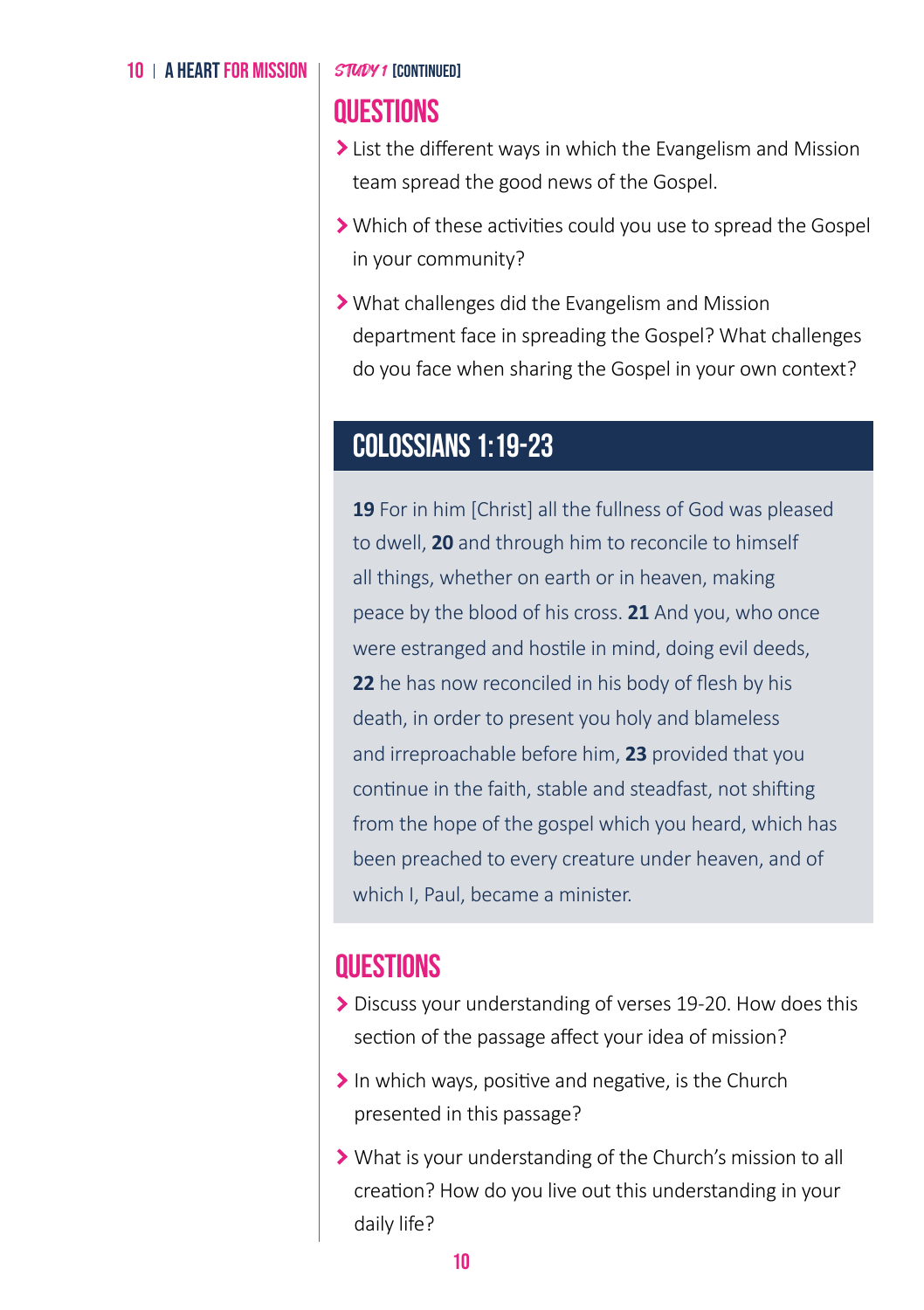## **Prayer**

Heavenly Father,

We thank You for loving us and giving us Your only Son. We also thank You for giving us the opportunity to proclaim the Good News to the world: that we are saved from sin and have received eternal life through Jesus Christ.

By the Rev'd Alan Kyaw Myo Naing, Diocese of Yangon

## **ACT**

This week, think about how you spread the Good News of the Gospel. If you feel that you don't, think about how you could start to do this. Bring these ideas to share at your next meeting.



"

Send forth labourers into the harvest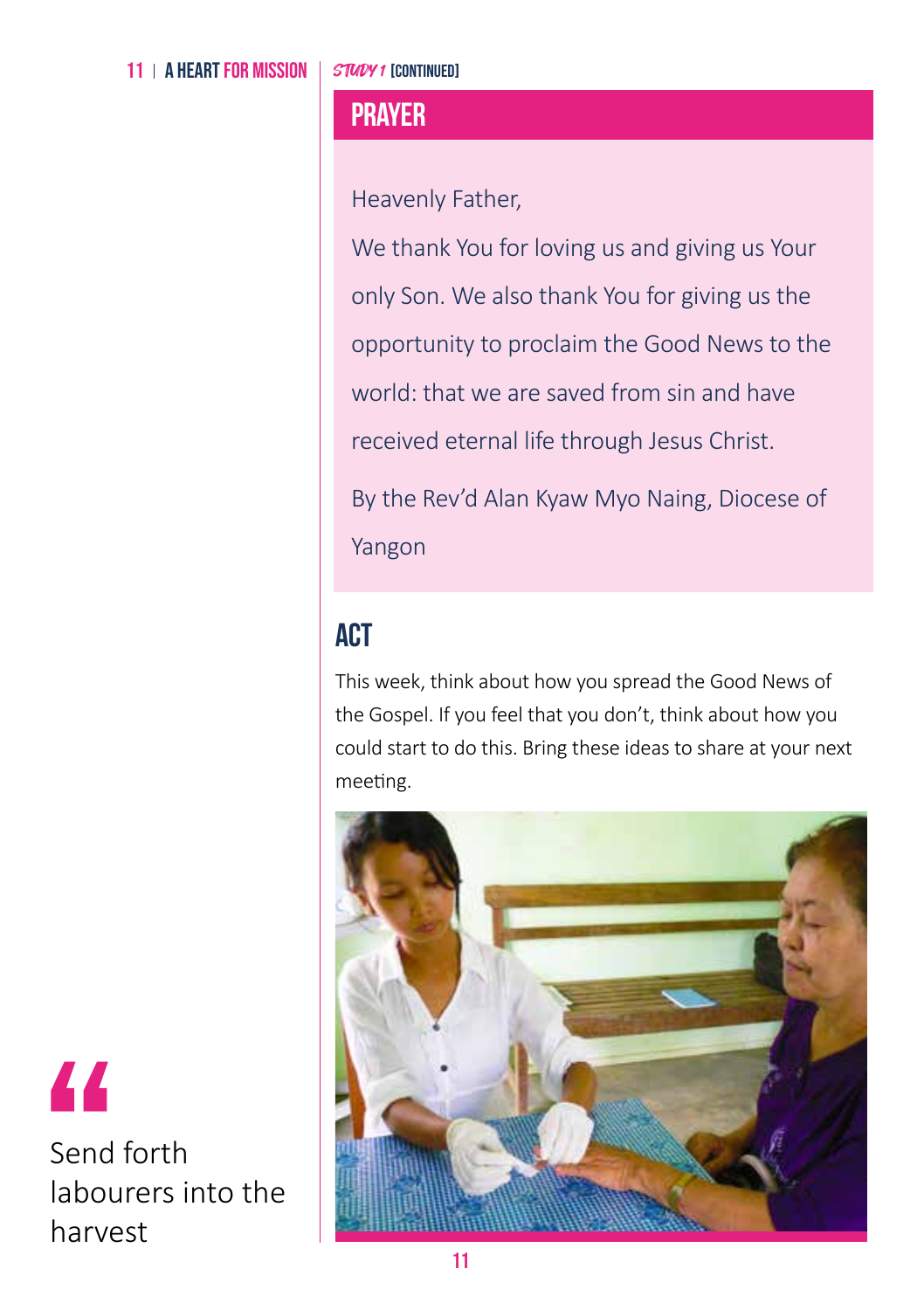## STUDY 2

## **TO TEACH, BAPTISE AND NURTURE NEW BELIEVERS**



## GETTING STARTED

For many people, the Sunday sermon is the only Christian teaching in the week, but we can learn new things in many other ways. Think, for example, about all the creative ways in which young children are helped to learn.

## A Story from Myanmar

The Evangelism and Mission (E&M) department of the Church of the Province of Myanmar (CPM) has developed a mission strategy according to the Five Marks of Mission of the Anglican Communion. It is the department's strong belief that their work is to nurture new believers by teaching them scripture from the Holy Bible, how to pray, how to engage in Christian fellowship and how to be good stewards of the Earth. The E&M department also believes that by nurturing new believers, mature churches will emerge. Therefore, the department seeks to develop communities by coordinating a holistic church-planting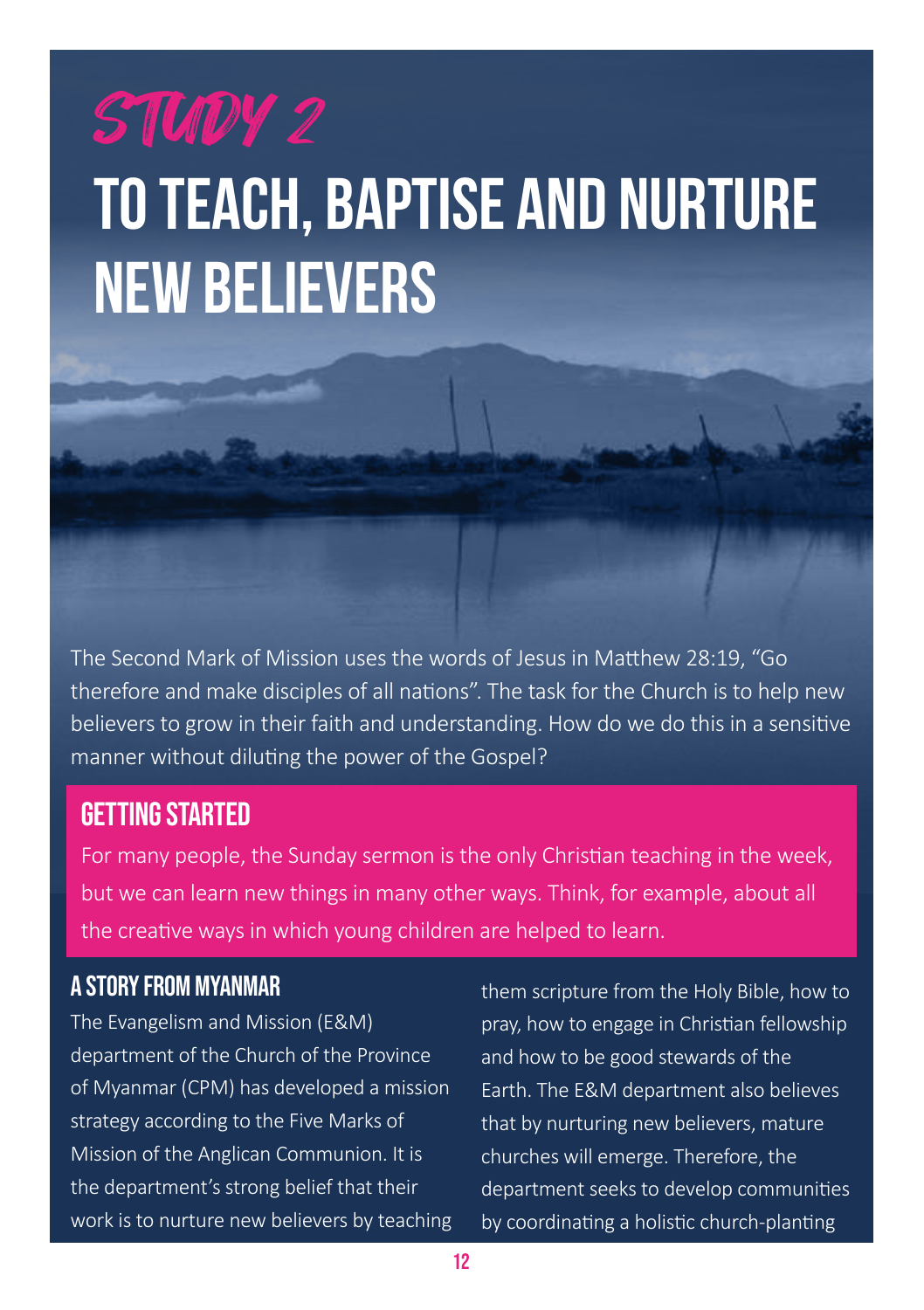### 13 |  $\triangle$  HFART FOR MISSION | strategy alongside local

Christians. Church-planting training is provided annually for those who wish to attend. The aim of this training is to identify people who feel called to proclaim the gospel and nurture new believers in the CPM.

The Diocese of Myitkyina, one of the Church of the Province of Myanmar's eight dioceses, selected Tarung village in the Shinbweyan township as a mission area. Tarung village is 150 miles away from Myitkyina, and you need to travel by car than boat to reach the village. There are only seven Christians in the village and the remaining local residents are Buddhists and Animists. The villagers earn their living through agriculture and animal husbandry. The provision of education is scarce, with no one from the area passing the Tenth Standard examination, which is taken at the end of their schooling. The Diocese of Myitkyina selected 10 young people from their area to serve as teachers and has been sending them to Tarung village since 2019. These young people attended

church planting training at the provincial office in Yangon. However, the Diocese needed to provide a boarding hostel for the teachers before they could commence their mission work. The Diocese took this first step by building a boarding house with local church members. The teachers sent from Myitkyina are currently teaching Jingpho and English language skills to the children in Tarung village, as well as scripture, hymns and worship songs. This is to nurture the spirituality and knowledge of the new believers and to encourage the growth of a new church in the area. By December 2020, two new believers had been baptised. "We need to nurture new believers because many begin to doubt their beliefs when there is no one to care for and encourage them. God has given us a commandment to baptise people and teach them to obey everything he has commanded us," said Sayama Valentina Khin Thet Wai, Coordinator of the Evangelism and Mission department. Proclaiming the gospel and doing mission must go together, she added.

"

There are only seven Christians in the village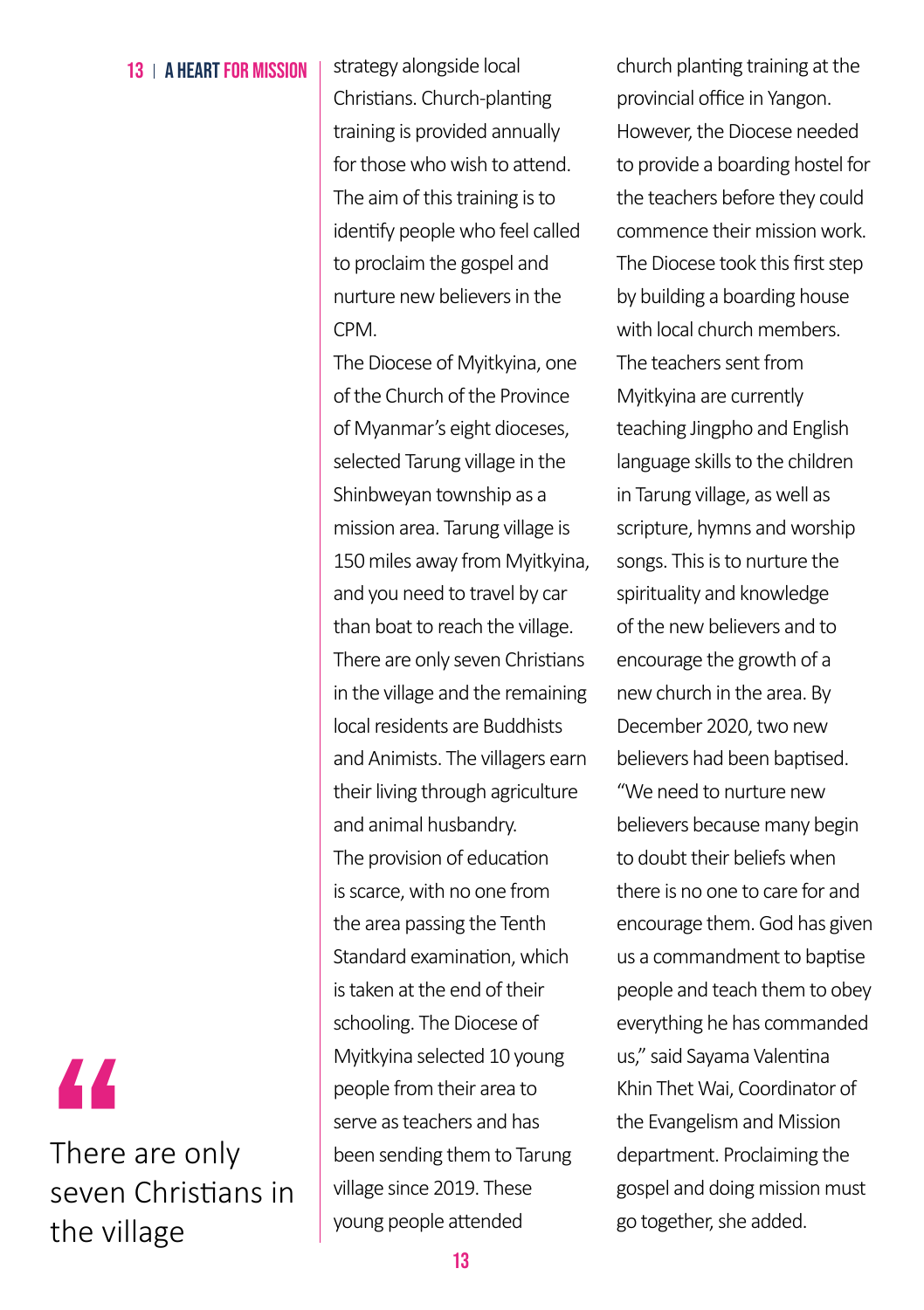## **Questions**

- A boarding house needed to be built before the teachers could engage in mission. What practical obstacles do you face when trying to nurture new believers?
- Only a few Christians live in the village, alongside Buddhists and Animists. Is your church situated in a religiously diverse area? If so, how do you balance engagement with other faiths and the encouragement of new believers?
- How is your church community teaching, baptising and nurturing new believers? Discuss in your groups how to do this effectively.

## **Romans 12: 1-8**

**1**I appeal to you therefore, brothers and sisters, by the mercies of God, to present your bodies as a living sacrifice, holy and acceptable to God, which is your spiritual worship. *2*Do not be conformed to this world, but be transformed by the renewing of your minds, so that you may discern what is the will of God—what is good and acceptable and perfect. **3** For by the grace given to me I say to everyone among you not to think of yourself more highly than you ought to think, but to think with sober judgement, each according to the measure of faith that God has assigned. **4** For as in one body we have many members, and not all the members have the same function, **5** so we, who are many, are one body in Christ, and individually we are members one of another. **6** We have gifts that differ according to the grace given to us: prophecy, in proportion to faith; **7** ministry, in ministering; the teacher, in teaching; **8** the exhorter, in exhortation; the giver, in generosity; the leader, in diligence; the compassionate, in cheerfulness.

## "

Many begin to doubt their beliefs when there is no one to care for and encourage them.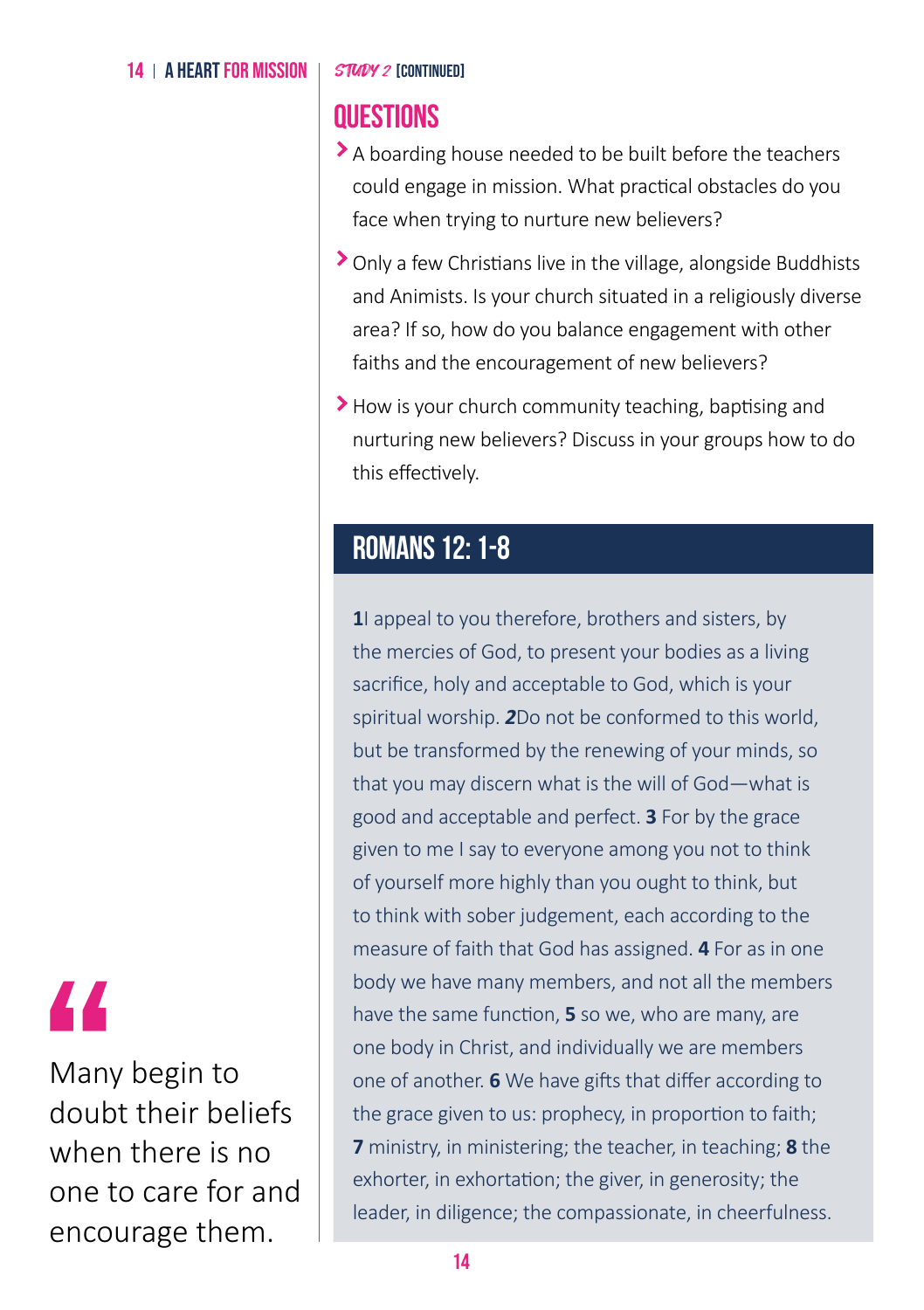### 15 A HEART FOR MISSION

STUDY 2 [CONTINUED]

## **Questions**

- ▶ "Do not be conformed to this world, but be transformed by the renewing of your minds". How can we be transformed by the renewing of our minds? How do we engage intellectually in our sharing of the Gospel?
- The Bible passage mentions various gifts held by members of the Body of Christ. What gifts can you identify and encourage in yourself and in others?
- How can you use the gifts in your church community to nurture new believers?

## **Prayer**

Almighty God,

Help us to become disciples by following Your footsteps.

Help us to show Your light to the world by living in discipleship.

Teach us to become Your true disciples.

By the Rev'd Alan Kyaw Myo Naing,

Diocese of Yangon

## **ACT**

Baptism welcomes new believers into the Church. Think about

how you could make your church more welcoming. Perhaps you could volunteer as a greeter at your church or invite new people to participate in worship. Discuss your ideas to make church more welcoming at the next meeting.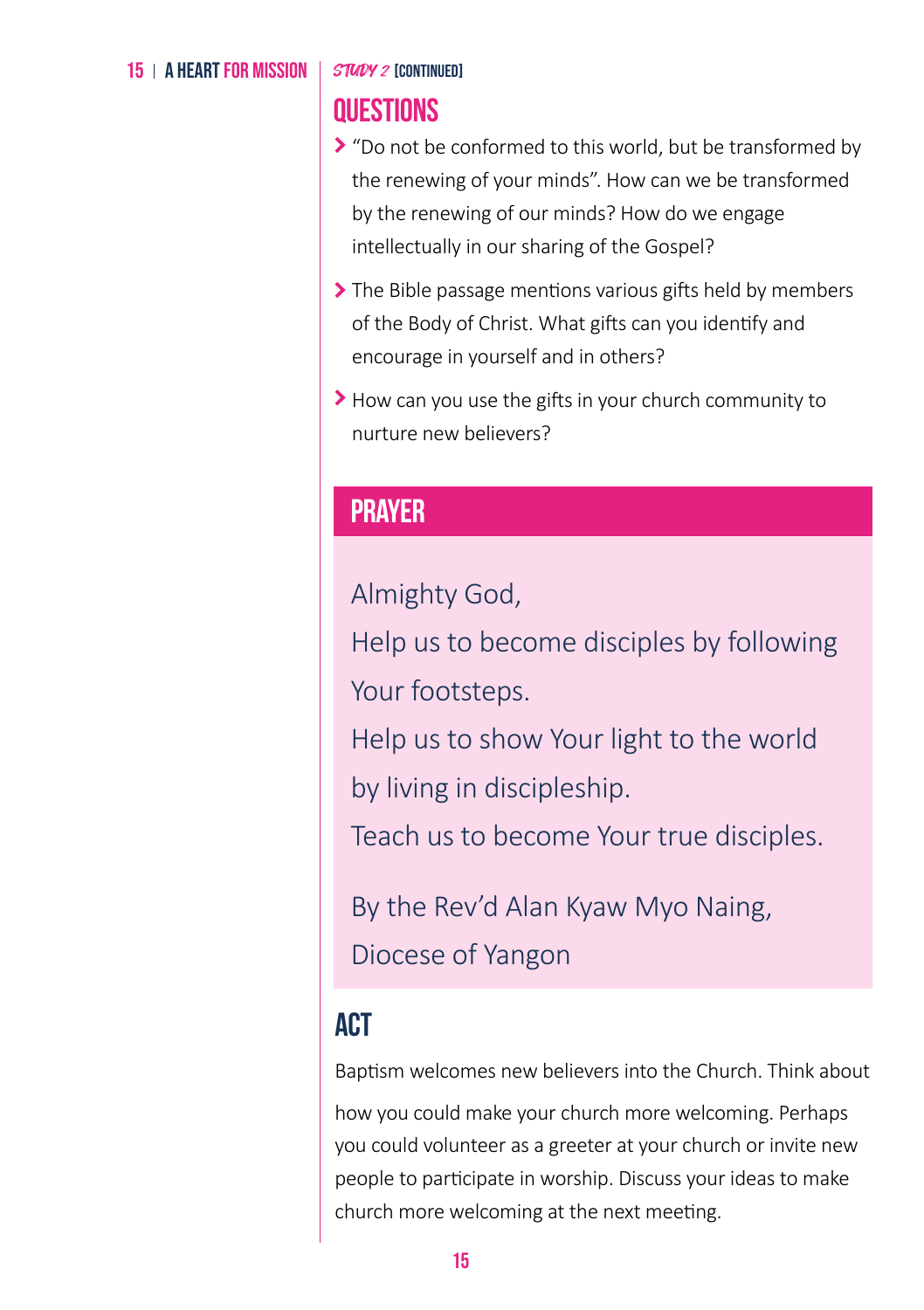## STUDY 3 **TO RESPOND TO HUMAN NEED BY LOVING SERVICE**

The Third Mark of Mission is concerned with Christ-like loving service. We all have needs, and we all need love. When we feel loved, we are better able to love others. But what is love?

## GETTING STARTED

Many times in the Bible, we are called to love our neighbours. As this study shows, our neighbour is not just the person who lives next door to us and may not even be from the same area.

## A Story from Myanmar

During the Covid-19 pandemic, many young people served as volunteers in the quarantine centres of Yangon. Many people from different Christian denominations, including Anglican young people, willingly accepted the Ministry of Health's request for volunteers through the Myanmar Council of Churches and enrolled themselves as volunteers.

The Ministry of Health requested volunteers through the Myanmar Christian Council as soon as the first Covid-19 case was discovered in Yangon in March 2020. The Archbishop of Myanmar is the Chairman of the Council and, with the help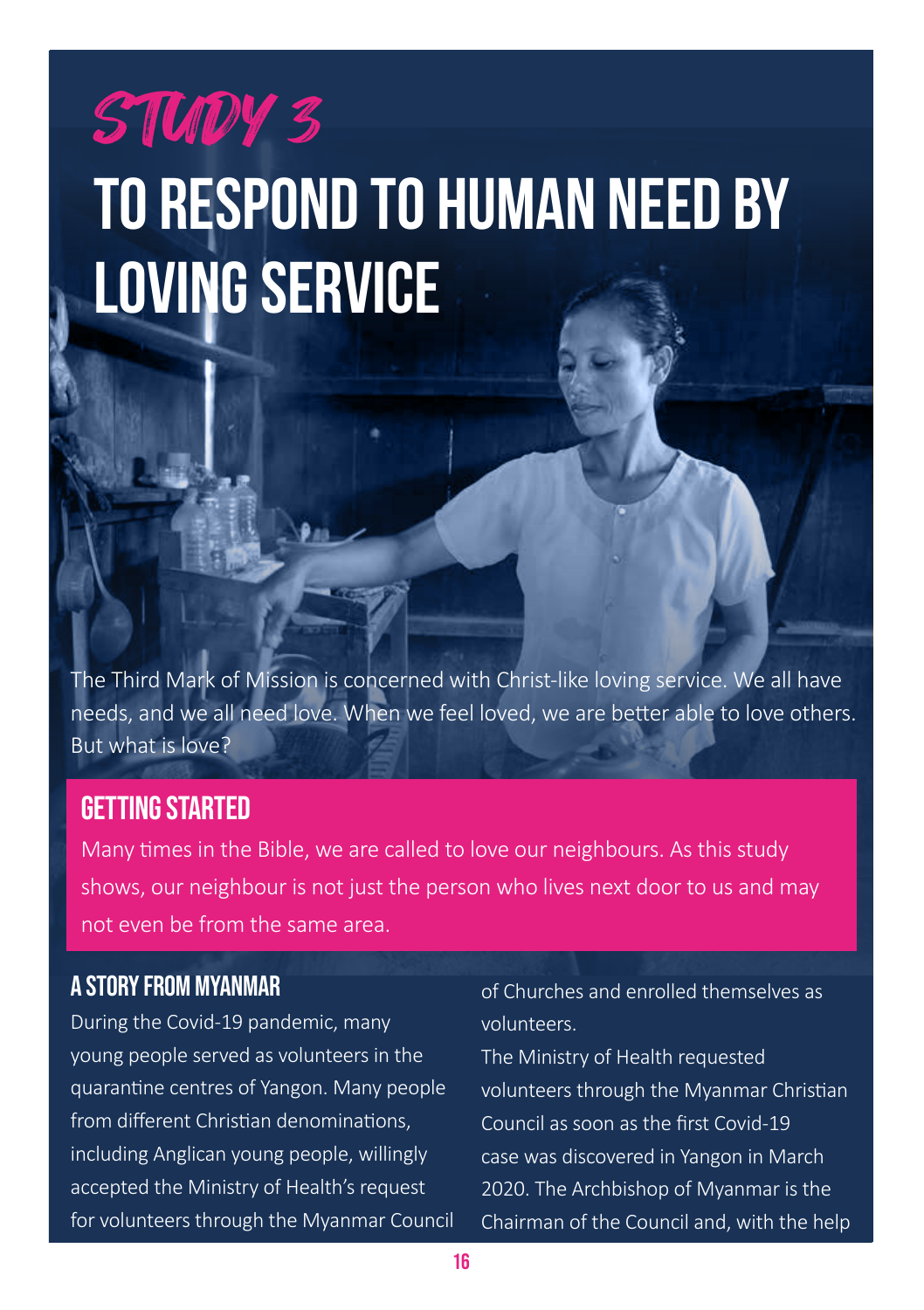17 | A HEART FOR MISSION | of churches across Myanmar, called young people to serve as volunteers. One of the volunteers was Wendy Shune Le Ye Tun, aged 20, who said that, "by the Grace of God, I was happy to serve as a volunteer in the Covid-19 quarantine centre". The volunteers registered new arrivals and patients who had been discharged from the quarantine centre. Wendy served as a volunteer twice: first at the Women and Children Hospital in South Okkalapa Township, and then in the Covid-19 Medical Centre in Phaung Gyi. During her volunteer work at the Women and Childrens' Hospital, she worked as one of twelve volunteers who were assigned different tasks. These tasks included cleaning both the inside and outside of the building, disinfecting surfaces and cleaning toilets, as well as assisting in the electric generator and oxygen cylinder stock control rooms. After each placement, volunteers spent 14 days in quarantine, so they could then go and work in another quarantine centre. In the Covid-19 Medical Centre in Phaung Gyi, volunteers were divided into three groups: Intensive Care staff, ward staff and store and laundry staff. The volunteers' main task was to clean the wards, clearing away the material that doctors and nurses had used. The work was challenging, but volunteers were pleased to show their love to patients, doctors and nurses.

Wendy Shune Le Ye Tun said that she was happy to serve in the name of Christ during the Covid-19 pandemic. She prays that people around the world show their love to each other and help each other, and she hopes and prays that the pandemic will soon be



By the Grace of God, I was happy to serve as a volunteer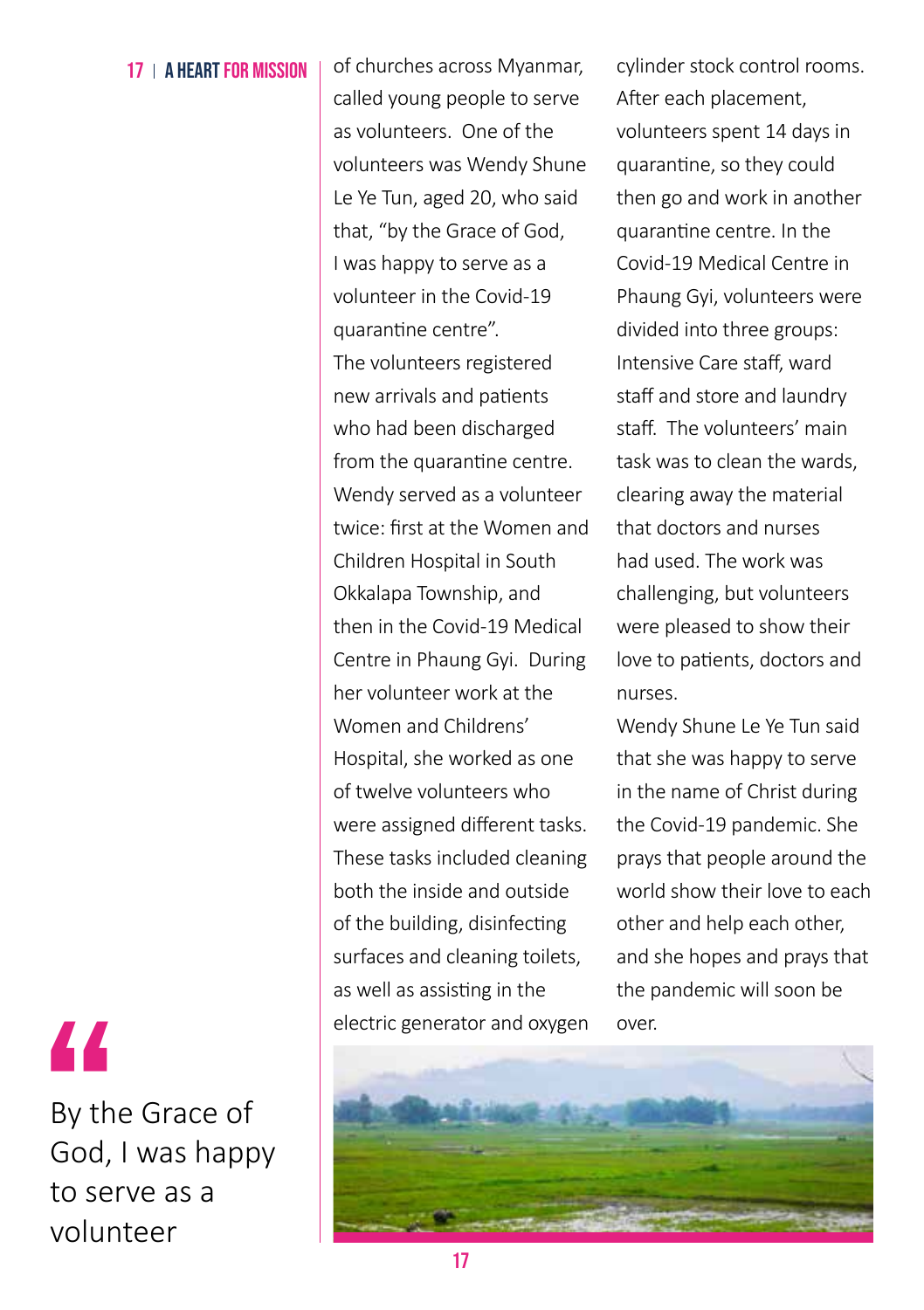## **Questions**

- What do you think might be the inspiration and motivation behind the volunteer workers' desire to offer loving service? What inspires and motivates you to serve others?
- Think about the relationships you have in your community. Would you be willing to serve others like the volunteers in the story? If so, how can you do this in your own context?
- > There is an idea that to be in a real relationship with someone we must be willing to share our fragility and vulnerabilities. What challenges does this throw up for how we are 'doing' mission? What does it mean in terms of our relationship with God?

## **Luke 10:25-37**

25 Just then a lawyer stood up to test Jesus. 'Teacher', he said, 'what must I do to inherit eternal life?' **26** He said to him, 'What is written in the law? What do you read there?' **27** He answered, 'You shall love the Lord your God with all your heart, and with all your soul, and with all your strength, and with all your mind; and your neighbour as yourself.' **28** And he said to him, 'You have given the right answer; do this, and you will live.' **29** But wanting to justify himself, he asked Jesus, 'And who is my neighbour?' **30** Jesus replied, 'A man was going down from Jerusalem to Jericho, and fell into the hands of robbers, who stripped him, beat him, and went away, leaving him half dead. **31** Now by chance a priest was going down that road; and when he saw him, he passed by on the other side. **32** So likewise a Levite, when he came to the place and saw him, passed by on the other side. **33** But a Samaritan while travelling came near him; and when he saw him, he was moved with pity. **34** He went to him and bandaged his wounds, having poured oil and wine on them. Then he put him on his own animal, brought him to an inn, and took care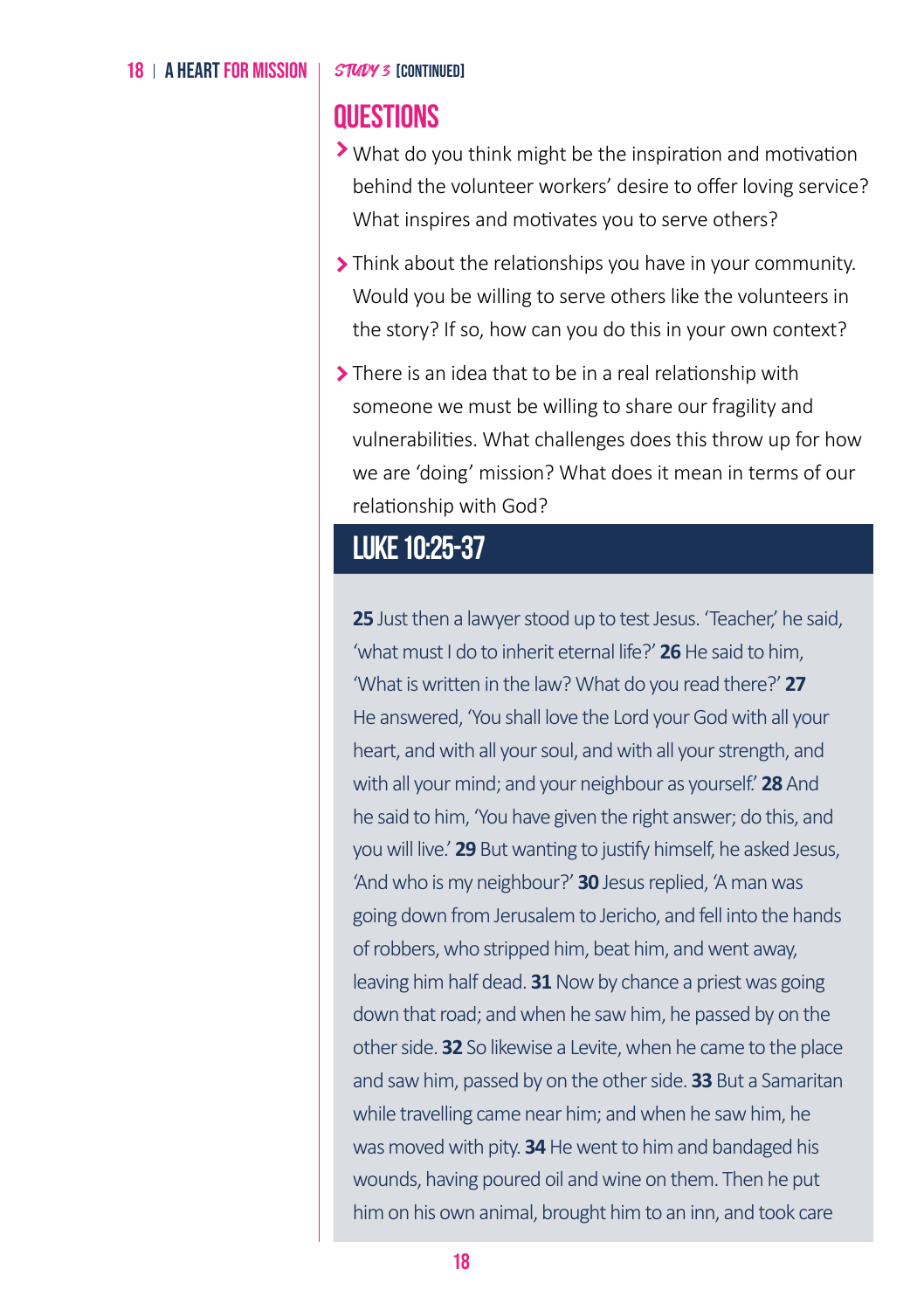### 19 | A HEART FOR MISSION

### STUDY 3 [CONTINUED]

of him. **35** The next day he took out two denarii, gave them to the innkeeper, and said, "Take care of him; and when I come back, I will repay you whatever more you spend." **36** Which of these three, do you think, was a neighbour to the man who fell into the hands of the robbers?' **37** He said, 'The one who showed him mercy.' Jesus said to him, 'Go and do likewise.'

## **Questions**

- $\blacktriangleright$  In the light of this well-known passage, think about who your neighbour is.
- **Think of times when you have found it difficult to love your** neighbour. Why did you find it difficult? How were you able to overcome this difficulty?
- We sometimes hear that loving God and others is a Christian duty or responsibility. But if love is a duty, is it genuine love? How can we show loving service to someone we don't love?

## **Prayer**

Loving God, help us to be humble servants.

May we serve You as we serve each other.

Open our eyes to the diverse nature of the Body

of Christ and help us to be a blessing to others.

By Ester Snow Hnin Hnin Aye, Holy Cross Theological College, Yangon

## **ACT**

Love cannot be forced. 'Freely you have received; freely give' (Matthew 10:8). Individually and collectively as a church, consider how you may begin to share more of your blessings with others? Bring these thoughts to the next meeting.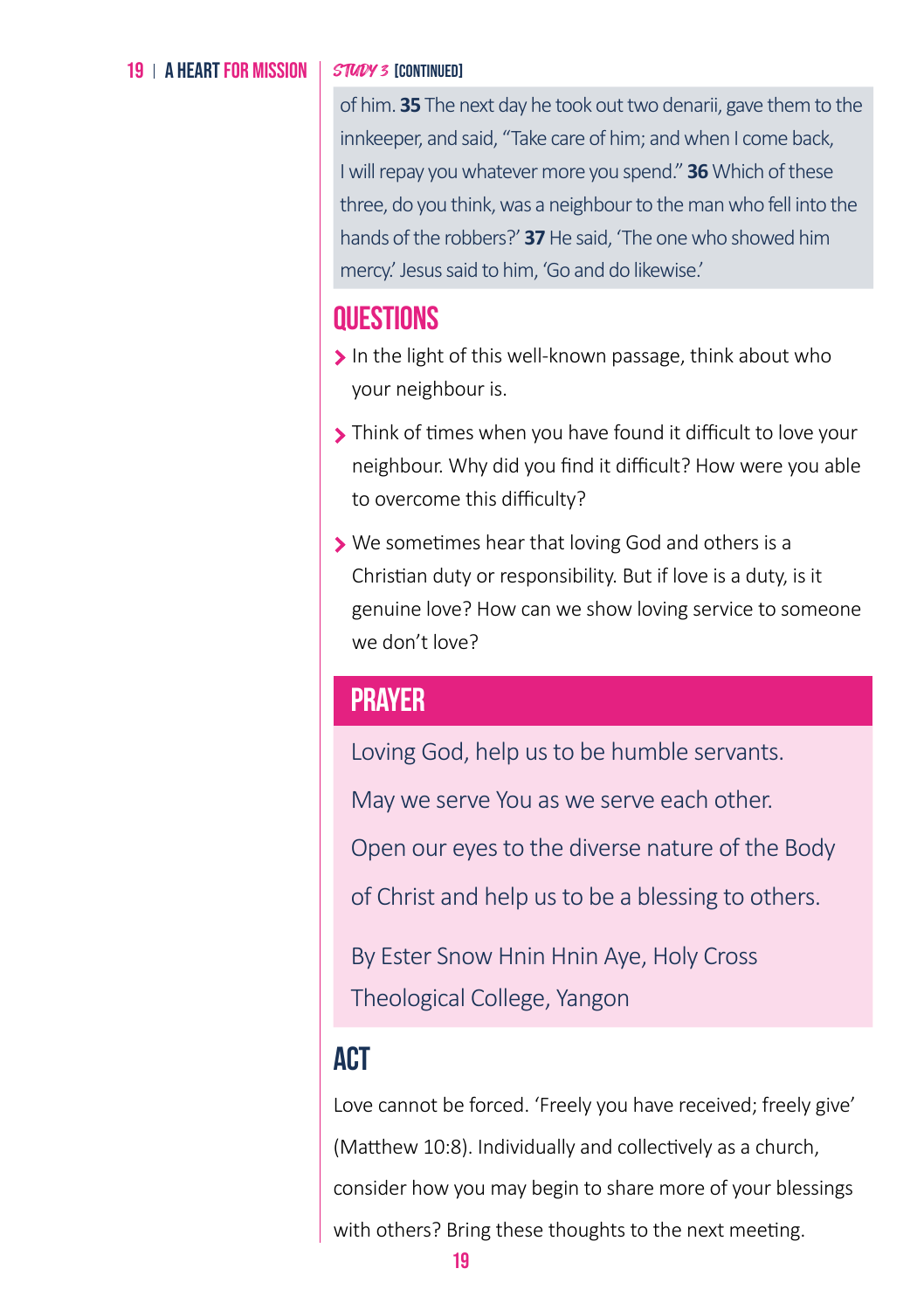## STUDY 4

**TO SEEK TO TRANSFORM UNJUST STRUCTURES OF SOCIETY, TO CHALLENGE VIOLENCE OF EVERY KIND AND TO PURSUE PEACE AND RECONCILIATION**

The Fourth Mark of Mission challenges us to examine how the gospel can make a difference in the world, not just to individuals, but to the structures and institutions that shape all our lives.

## GETTING STARTED

Christians are called to work for justice in a world where the weak are often oppressed by the wealthy and powerful. However, while it is easy to see the outworking of injustice, sometimes the underlying causes are hard to detect.

## A Story from Myanmar

Poe Paw Lay village is located on a mountainside near the Thailand-Myanmar border. Around 30 households live there. Most of the villagers are Buddhist, some are Christian, and some are Animists. The majority of residents are farmers: they grow rice and sesame using the shifting

### cultivation method.

The long-running struggle for peace in Myanmar made significant progress in 2020. After the election in November, a peace negotiation was established between the different parties involved, and preliminary agreements were reached. Part of this agreement was a plan to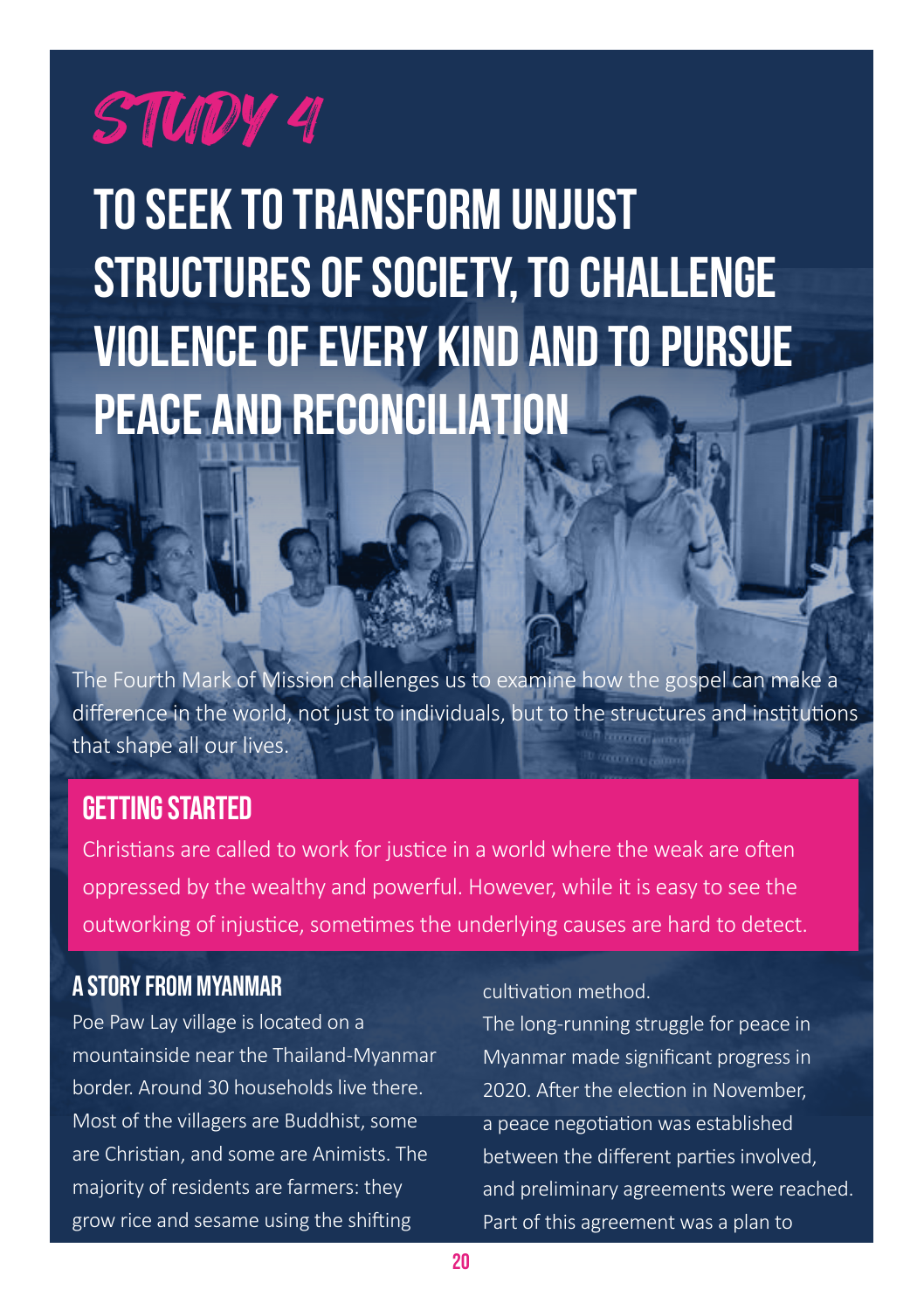21 A HEART FOR MISSION FOR people who had fled the country due to the conflict. Poe Paw Lay is one of the villages which received repatriated people from refugee camps along the border.

The Bishop of Hpa-an, The Rt Revd Saw Mark Maung Doe, saw this as an opportunity for Poe Paw Lay village to develop its education, healthcare and economic sectors. Due to this development, the community has grown more peaceful and there is more stability in the village. However, there are two villages near Poe Paw Lay called Panwelbue and Pwar Bukyoe. These villages have struggled to source safe drinking water for several years. It takes the villagers an hour to gather water and bring it back to the village, and they can only store rainwater once the wet season has begun. When staff from the Diocese of Hpa-an visited Poe Paw Lay, villagers from Panwelbue and Pwar Bukyoe asked if the visitors could help solve the water problem. As a result, the diocesan staff Supported to us".<br>
Lay, villagers from Panwelbue supported to us".<br>
Lay, villagers from Panwelbue supported to us".<br>
and Pwar Bukyoe asked if<br>
the visitors could help solve<br>
the water problem. As a<br>
peace is the diocesan s

and the villagers looked for a water source at the top of the mountain. They found a good place to collect water, only 4 miles from the village. However, there was another challenge: pipes would have to be laid to the village, passing two farms. Some villagers disagreed about allowing access to their land to lay these pipes. Consequently, development staff from the Diocese of Hpa-an gathered with the villagers to discuss solutions. Multiple meetings were held until all of the villagers understood how important water was to everyone. Happily, work on the project started, with villagers from all three villages helping to lay and connect pipes. After two weeks, the villagers received clean water.

Naw Mu, one of the villagers, said, "because of the Diocese and donors, we now have water, unity and peace. I would like to thank all who

## We now have water, unity and peace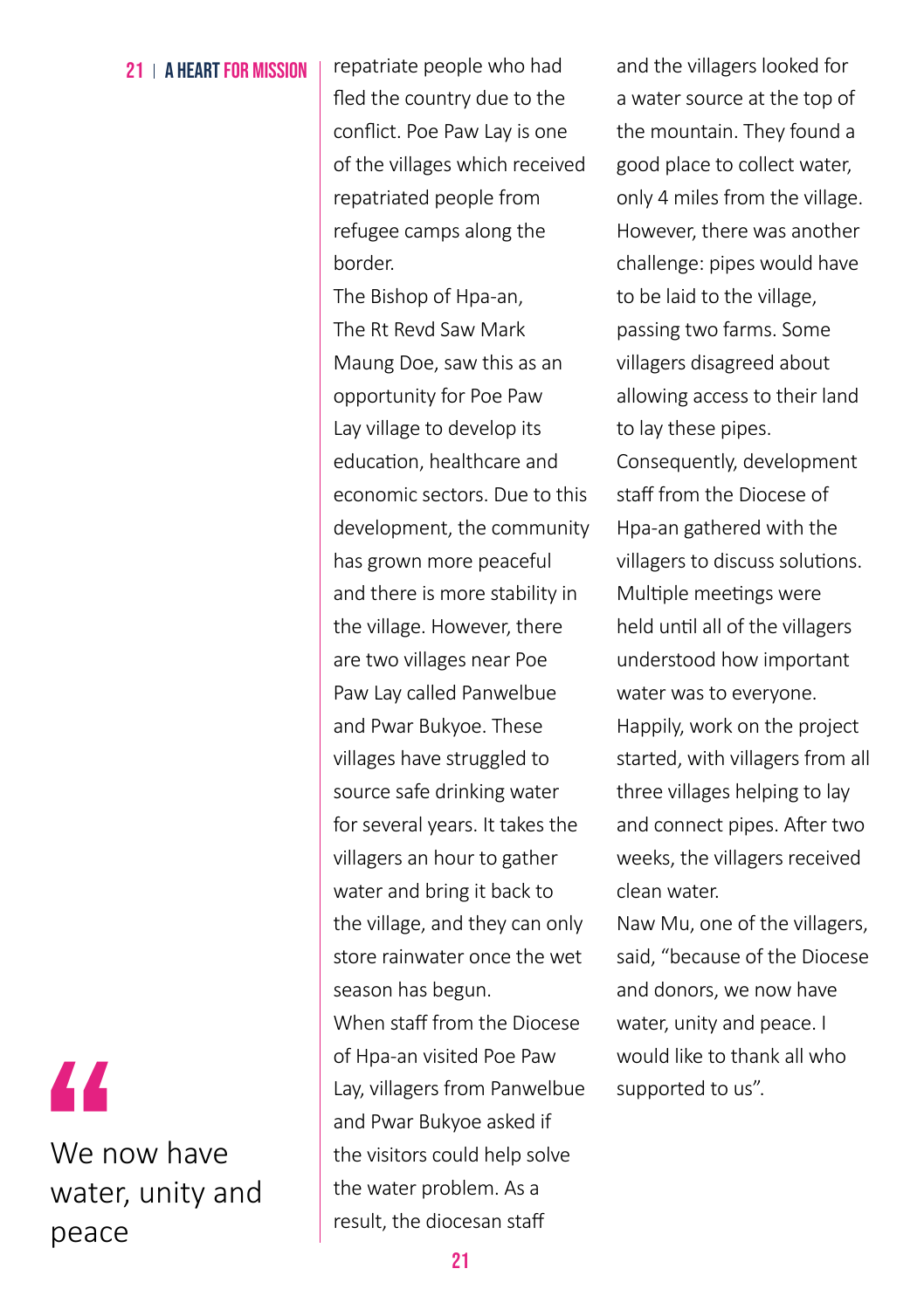### 22 | A HEART FOR MISSION |  $STUDY$  4 [continued]

## **Questions**

- Residents from three different villages worked together to resolve an injustice. Which organisations could you work with in your local area to challenge injustice?
- Two of the villages needed a new water source whilst another did not. Are there existing injustices or needs in your area that others need help to solve or meet? How can you or your church help them to do this?
- The success of the water supply led to peace amongst the villagers. What issues divide your local community? How can you address these issues?

## **Isaiah 35: 1-7**

**1** The wilderness and the dry land shall be glad, the desert shall rejoice and blossom;

like the crocus **2** it shall blossom abundantly, and rejoice with joy and singing.

The glory of Lebanon shall be given to it, the majesty of Carmel and Sharon.

They shall see the glory of the Lord, the majesty of our God.

**3** Strengthen the weak hands, and make firm the feeble knees.

**4** Say to those who are of a fearful heart, 'Be strong, do not fear!

Here is your God. He will come with vengeance, with terrible recompense.

He will come and save you.'

**5** Then the eyes of the blind shall be opened, and the ears of the deaf unstopped;

**6** then the lame shall leap like a deer, and the tongue of the speechless sing for joy.

For waters shall break forth in the wilderness, and streams in the desert;

**7** the burning sand shall become a pool, and the thirsty



The wilderness and the dry land shall be glad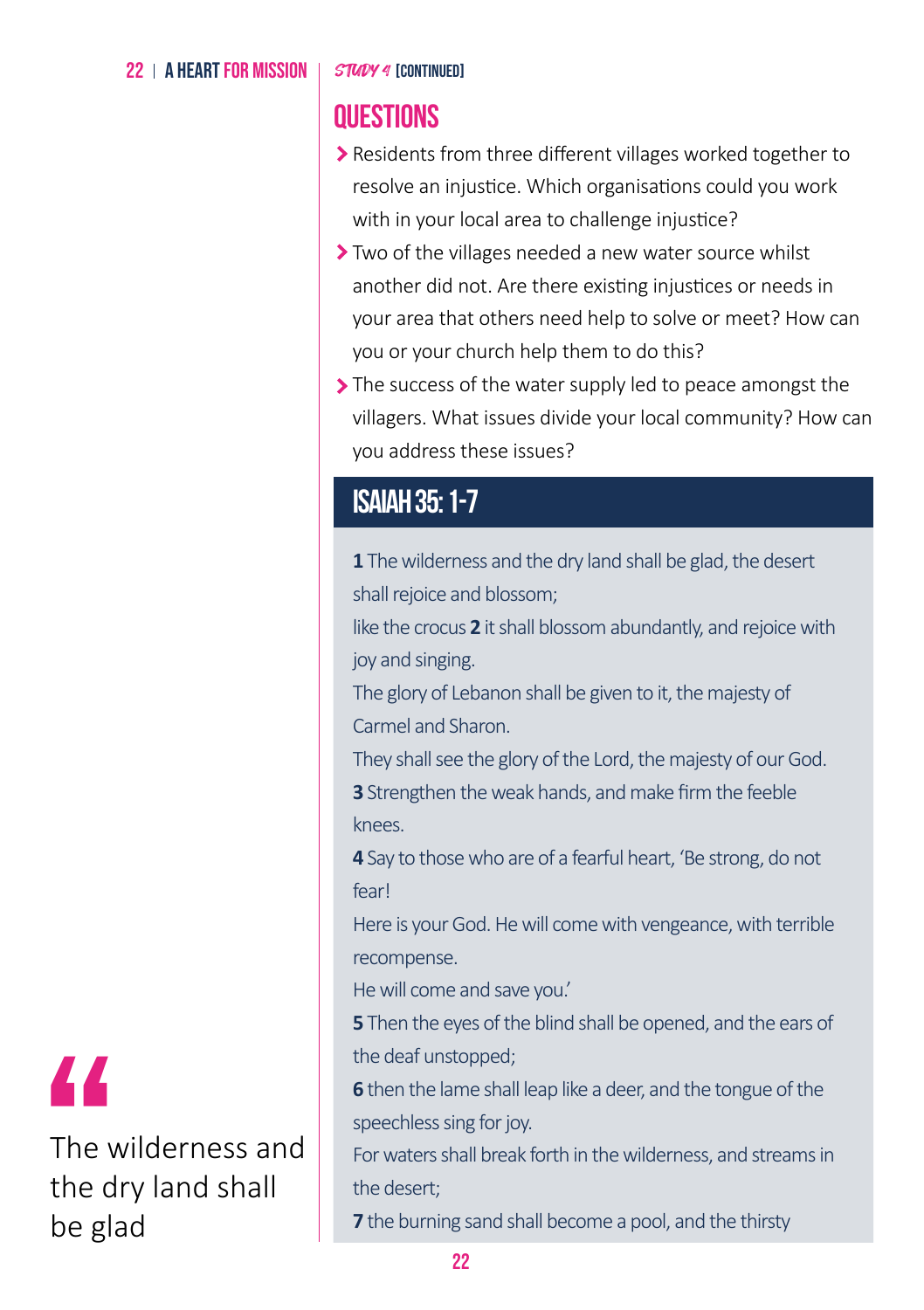### 23 | A HEART FOR MISSION

### STUDY 4 [CONTINUED]

ground springs of water;

the haunt of jackals shall become a swamp, the grass shall become reeds and rushes.

## **Questions**

- Inink of somewhere currently experiencing great injustice. What would this passage mean to the people in that place?
- Consider verses 5-6. If people currently experiencing the injustices you've just considered could speak to the whole world, what might they say? What might your response be to this?
- Which issues is your church engaged with? Are these causes central to the mission of your church? How can people get more involved with these causes?

## **Prayer**

Lord God, give us the inspiration to build a community focused on peace, justice and hope.

May we protect the vulnerable and weak, Providing food and shelter to the hungry and homeless.

Make us salt and light in the darkness, through Jesus Christ our Lord.

By Ester Snow Hnin Hnin Aye, Holy Cross Theological College, Yangon

## **ACT**

Identify an area of injustice in your own community, think how your church may be able to address this and think who your church might need to partner with to combat this injustice effectively.

## "

Identify an area of injustice in your own community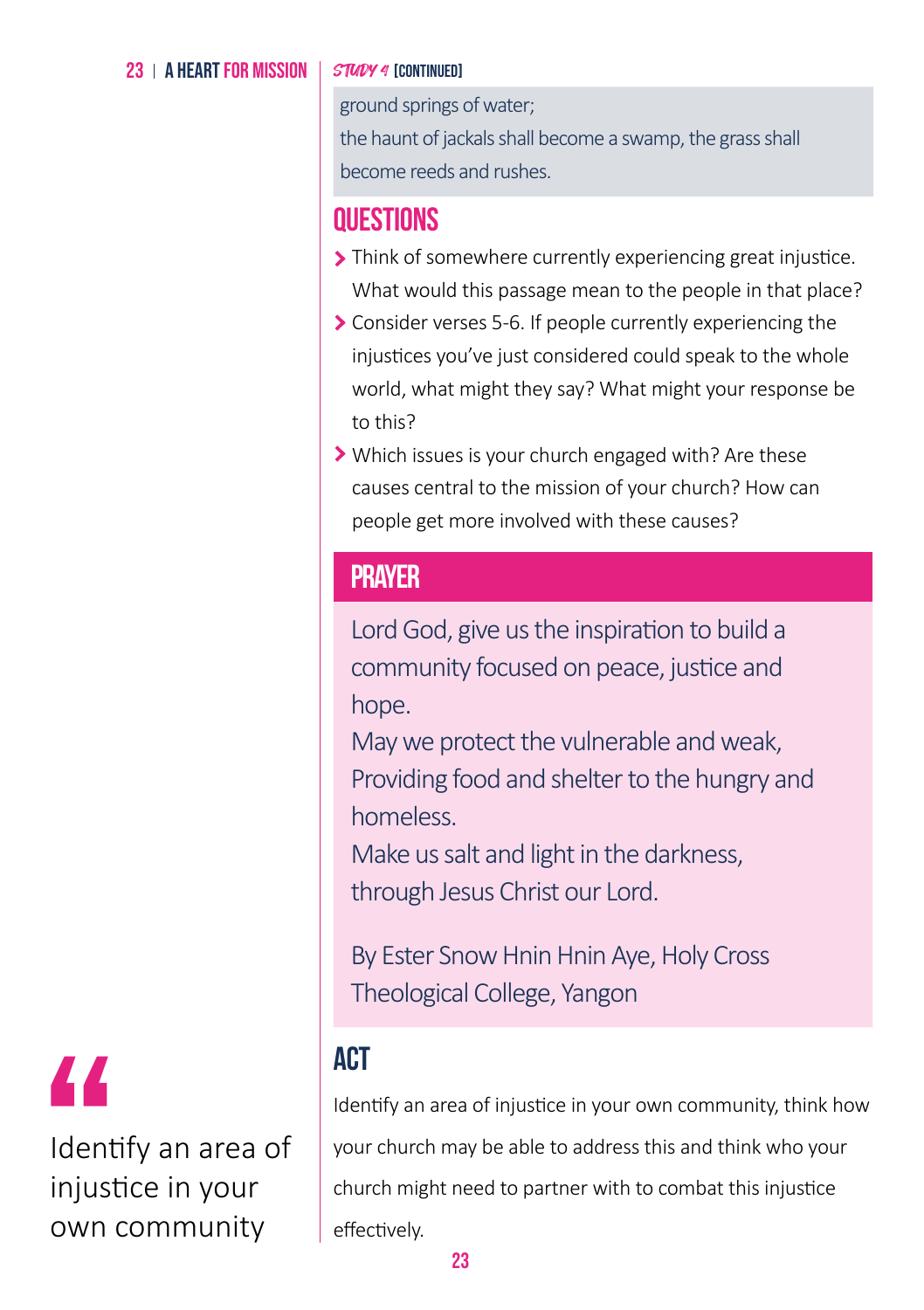## STUDY 5

**TO STRIVE TO SAFEGUARD THE INTEGRITY OF CREATION AND SUSTAIN AND RENEW THE LIFE OF THE EARTH**

The Fifth Mark of Mission reminds us that God longs for harmony in the whole of Creation, not just in the human family. By contrast, humanity has become proficient in spoiling the planet, poisoning seas, rivers and land, cutting down rainforests, and endangering plants and animals.

## GETTING STARTED

God loves people, who are made in God's image. What does the rest of Creation – the planet, the universe, plants and animals – reveal about God?

## A Story from Myanmar

The Rev'd Samuel Zaw Seng, recounting the words of villagers in Nant Pauk Pauk in the Naga Hills, said, "we never thought that the environment was included in creation, only after a Bible reflection did we come to realize this".

The Rev'd Samuel is a development staff

member working for the Church of the Province of Myanmar (CPM). He is responsible for community work in the Diocese of Mandalay, yet became involved in projects in the Naga Hills, particularly around the Khamtee township. The journey from Mandalay to Khamtee takes 1 hour by plane. Once in Khamtee, it takes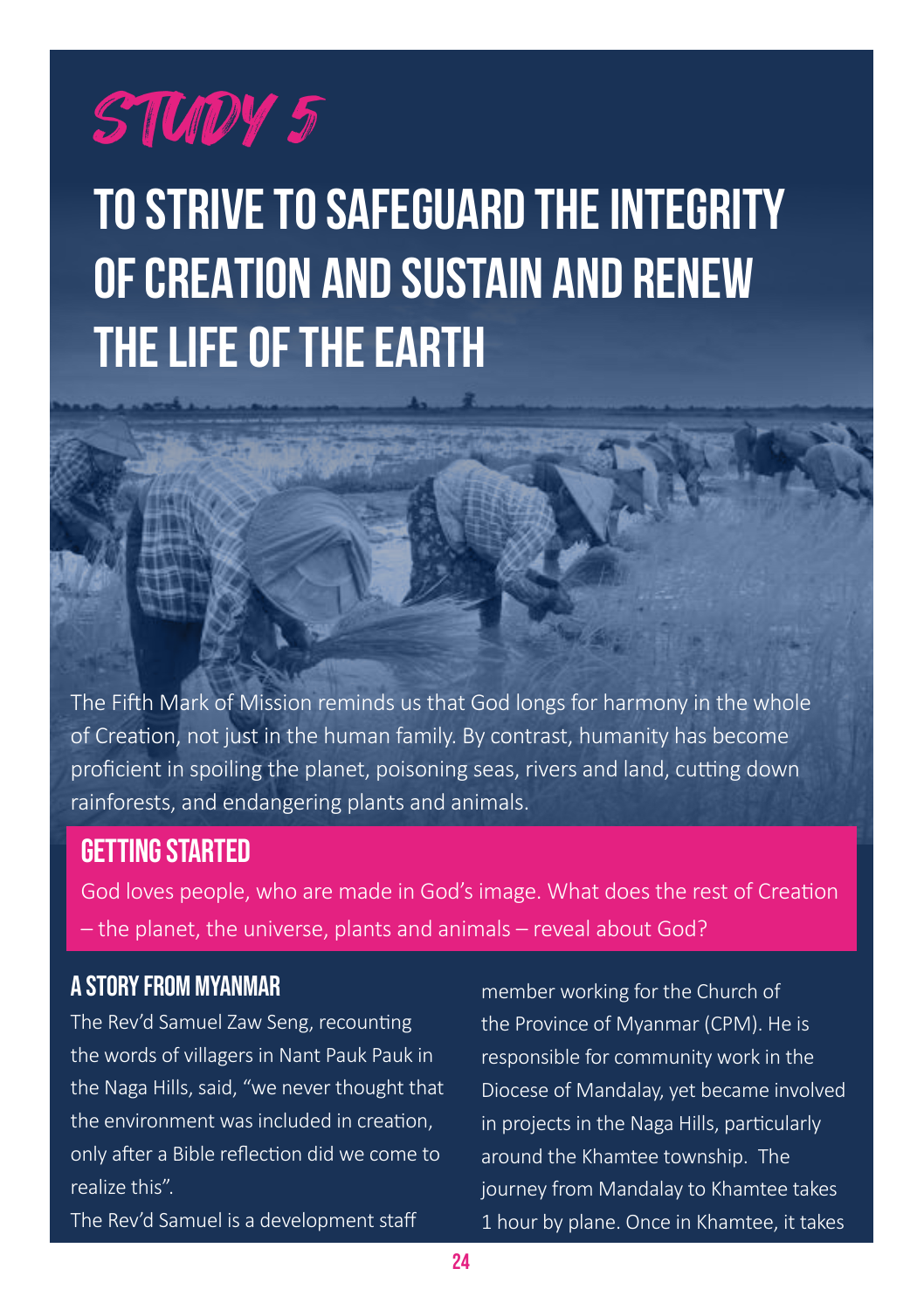25 A HEART FOR MISSION  $\parallel$  4 hours to get to the Naga villages by boat. The nearest town in the area is Kaung Hein but from there it is a walk of 4 hours to get to Nant Pauk Pauk village, home of the agricultural farm project. The Naga people live frugal lives. They fish in the stream and plant rice on the hillside, using slash and burn cultivation. When they fish, they use chemicals which slow the fish down, making them easier to catch. The Naga people cut down trees to make clearings for planting rice, then burn the field when they have finished with it. They do this every year which depletes the forests and creates barren hills in the area. Unfortunately, they do not understand the effect of their actions on the environment. The Rev'd Samuel saw this happening every year and decided to teach them to plant rice in a field instead of on the hillside. The Rev'd Samuel provided biblical reflections on creation and God's vision for human beings. The community listened with awe and slowly began to understand the vision of God

for humanity.

The residents of the village came to understand God's purpose for them on the earth: to care for the environment and for themselves. They stopped using chemicals as part of their fishing process and made it clear that people who continued to use this method would be punished. The villagers said, "we have always asked the Bishop of Mandalay for anything we need. We never knew that God had given us resources in places where we live. We now know that we have our own resources and we will use them in the future". The residents of Nant Pauk Pauk have stopped the slash-and-burn method of cultivation and are now developing a paddy field near the village. The community now knows that the environment is their responsibility and that they need to care for it wisely. Development staff like the Rev'd Samuel Zaw Seng are helping communities to care for both people's livelihoods and God's creation.

## "

The residents of the village came to understand God's purpose for them on the earth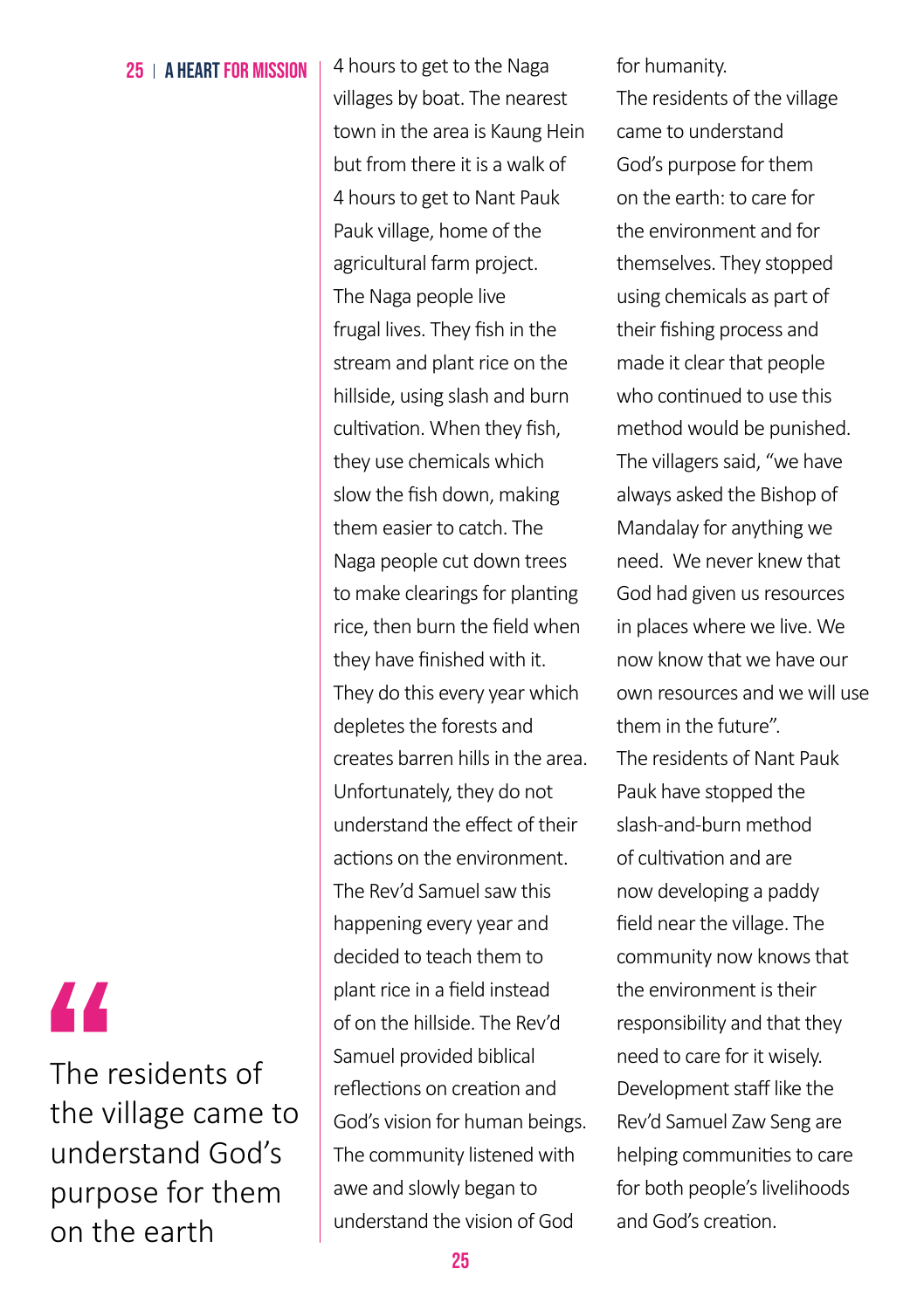## **Questions**

- > The villagers changed from old ways in order to better care for the environment. Are there any habits or routines you could change to lessen the effects of climate change?
- The Rev'd Samuel Zaw Seng was able to show the residents of Nant Pauk Pauk the importance of the environment in God's plan. Think about how your church can encourage more people to adopt eco-friendly alternatives.
- The villagers made drastic changes to their lifestyle. What big thing can your church do to make a real difference in the fight against climate change?

## **Psalm 8**

**1** O Lord, our Sovereign,

how majestic is your name in all the earth!

You have set your glory above the heavens.

**2** Out of the mouths of babes and infants

you have founded a bulwark because of your foes, to silence the enemy and the avenger.

**3** When I look at your heavens, the work of your fingers, the moon and the stars that you have established;

**4** what are human beings that you are mindful of them, mortals that you care for them?

**5** Yet you have made them a little lower than God, and crowned them with glory and honour.

**6** You have given them dominion over the works of your hands; you have put all things under their feet,

**7** all sheep and oxen,

and also the beasts of the field,

**8** the birds of the air, and the fish of the sea, whatever passes along the paths of the seas.

**9** O Lord, our Sovereign,

how majestic is your name in all the earth!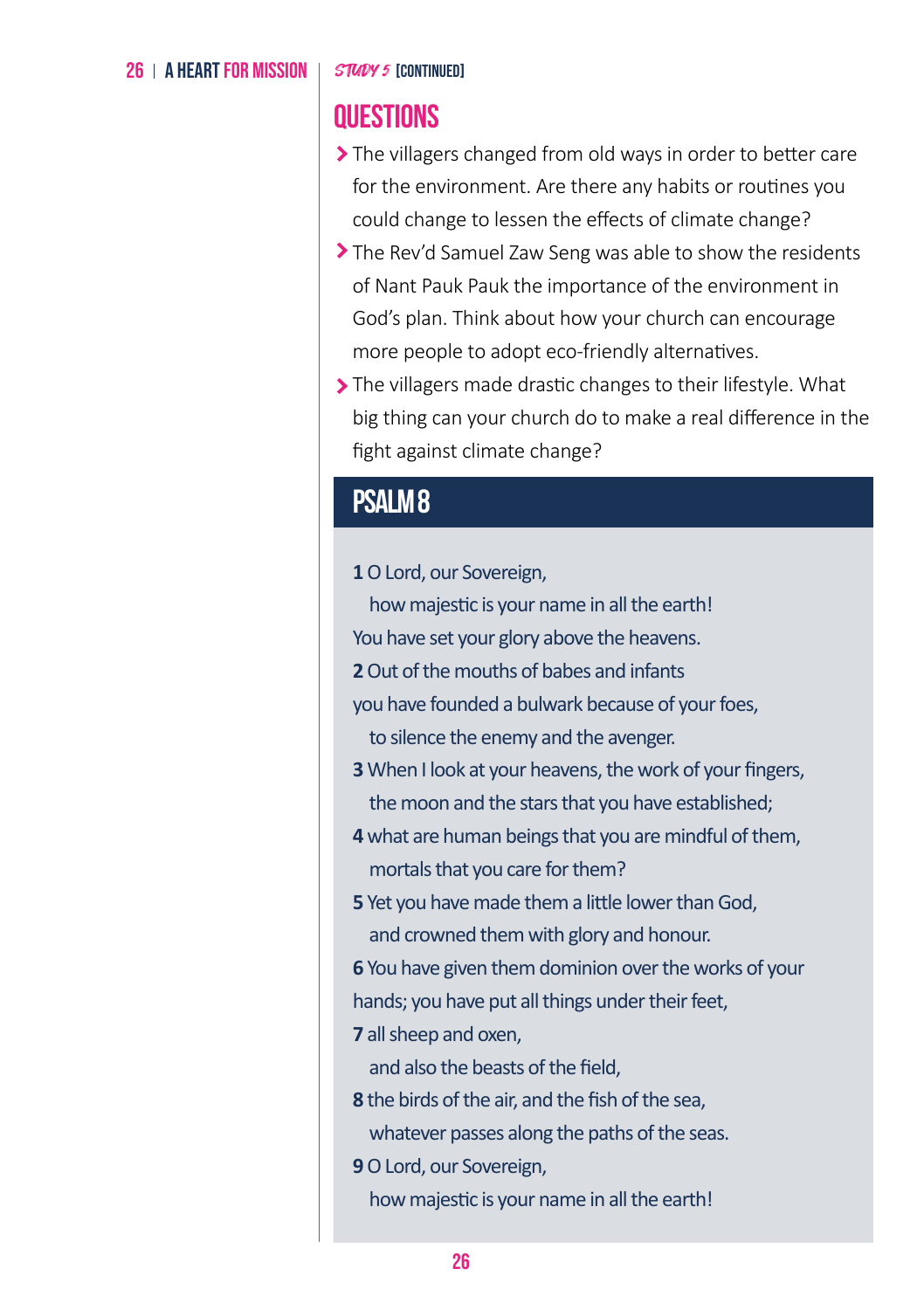### 27 | A HEART FOR MISSION

STUDY 5 [CONTINUED]

## **Questions**

- Look at verses 5-6. What is your understanding of the responsibility that God has given to humankind?
- "Out of the mouths of babes and infants". How does this passage relate to the current wave of activism that young people are involved in? What can churches learn from young people?
- In what ways do you and your church "strive to safeguard the integrity of creation"? How can this Fifth Mark of Mission be integrated into your church's existing mission strategy?

## **Prayer**

Heavenly Father,

We thank You for the gift of creation, a token of

Your love and goodness towards us.

Forgive us as we have failed to steward Your

creation entrusted to us.

May we seek to better fulfil our duty as faithful

stewards of creation.

By the Rt Rev'd Samuel San Myat Shwe, Assistant

Bishop of the Diocese of Yangon

## **ACT**

Choose an environmental issue that concerns you. What small

thing can you do to make a difference?

Give us reverence for life and love for every creature.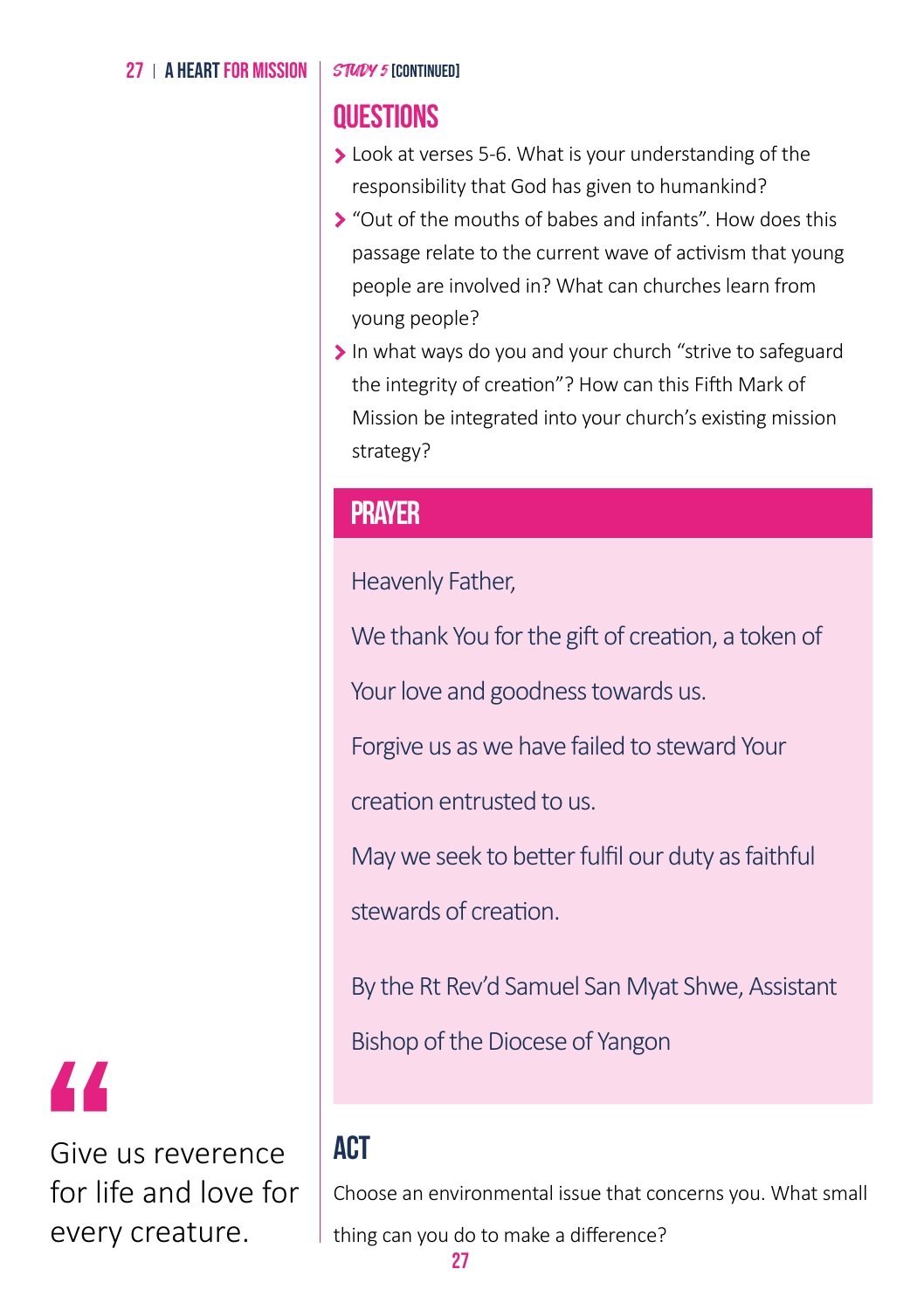## 28 A HEART FOR MISSION **GOING DEEPER: MORE THOUGHTS ON MISSION**

This section provides an opportunity to delve deeper into some of the themes touched upon elsewhere in this study course.

## **Missio Dei**

Missio Dei is a Latin theological term that can be translated as "mission of God". In his seminal book, Transforming Mission: Paradigm Shifts in Theology of Mission, David Bosch writes that Missio Dei means "God's activity, which embraces both the Church and the world, and in which the Church may be privileged to participate".

Winfield Bevins elaborates on this, saying "The church is rooted in the concept of the Missio Dei, which says that there is one mission, and it is God's mission. God is a sending God, with a desire to see humankind and Creation reconciled, redeemed, and healed. Nowhere is the mission of God better understood than in the person and work of Jesus Christ".

If the mission of the church is 'God's mission', in what sense is it 'our' mission as a church or an individual too? Is mission something we do, something God does, or perhaps a mix of the two?

## **Mission and the church**

Both the World Council of Churches and the Second Vatican Council state that "the church is missionary by her nature". Mission is not just a small part of what the church does. Instead, mission encompasses all church activity.

Melba Maggay, an eminent Filipina theologian, suggests that we should broaden our understanding of mission in light of the idea that everything the church does is mission. She writes that "witness to the Kingdom requires more than preachers; it demands the whole Body of Christ to be visibly present in all areas of human life". This reflects the multi-faceted nature of mission outlined in the Five

## " God is a sending God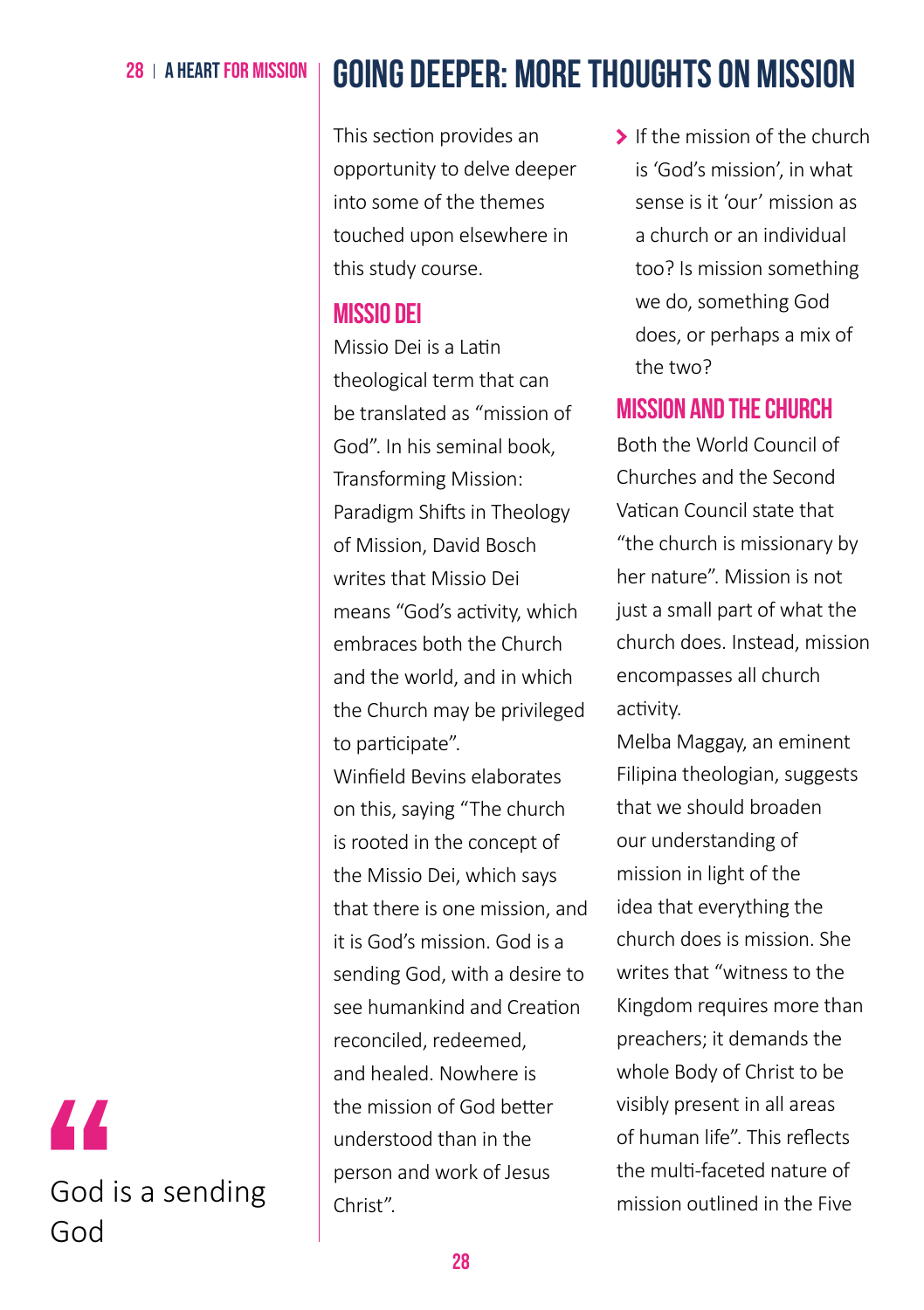### 29 | A HEART FOR MISSION | Marks of Mission throughout

this study guide. Emphasising the missionary, outward-looking nature of the Church, Archbishop William Temple famously said that "the Church is the only society that exists for the benefit of those who are not its members".

- Do you think of church as missional in nature? How
- could your church become more missional? To what extent is the church for people 'inside'
- > and for people 'outside'?

### **Mission and the Holy Spirit**

Janice Price writes that, "From the very earliest church, the household of God has embraced diversity and crossed cultures. Pentecost was a multi-cultural and cross-cultural gathering. God's mission through the Holy Spirit has always been and is today about breaking down barriers erected by human beings and human systems".

> How do you understand the role of the Holy Spirit in mission work? Do you feel guided by the Holy Spirit in your everyday life?

## **Sensitive Mission**

Speaking at the 150th anniversary of the Anglican Church in Japan, Archbishop Rowan Williams illustrated the insensitive way in which mission has historically been done, saying: "In many contexts the Christian mission arrived not only wearing heavy shoes but ready to tread on as many feet as possible. Perhaps mission is truly effective only when it comes with bare feet". Muthuraj Swamy suggests a more sensitive approach to mission, thinking of mission as an invitation. He writes, "We are not here to do mission in a judgmental way, but to invite others to participate with us in our joy of living in Christ".

- > How might you feel being evangelised by people of other faiths – or if people were to impose on you their ways of doing things? What lessons can we learn from this?
- $\blacktriangleright$  In a world in which many faiths sit side by side, what is the role of Christian mission? How can we speak about our faith and live it out in a way that is appropriate in the modern world?

"

Mission is truly effective only when it comes with bare feet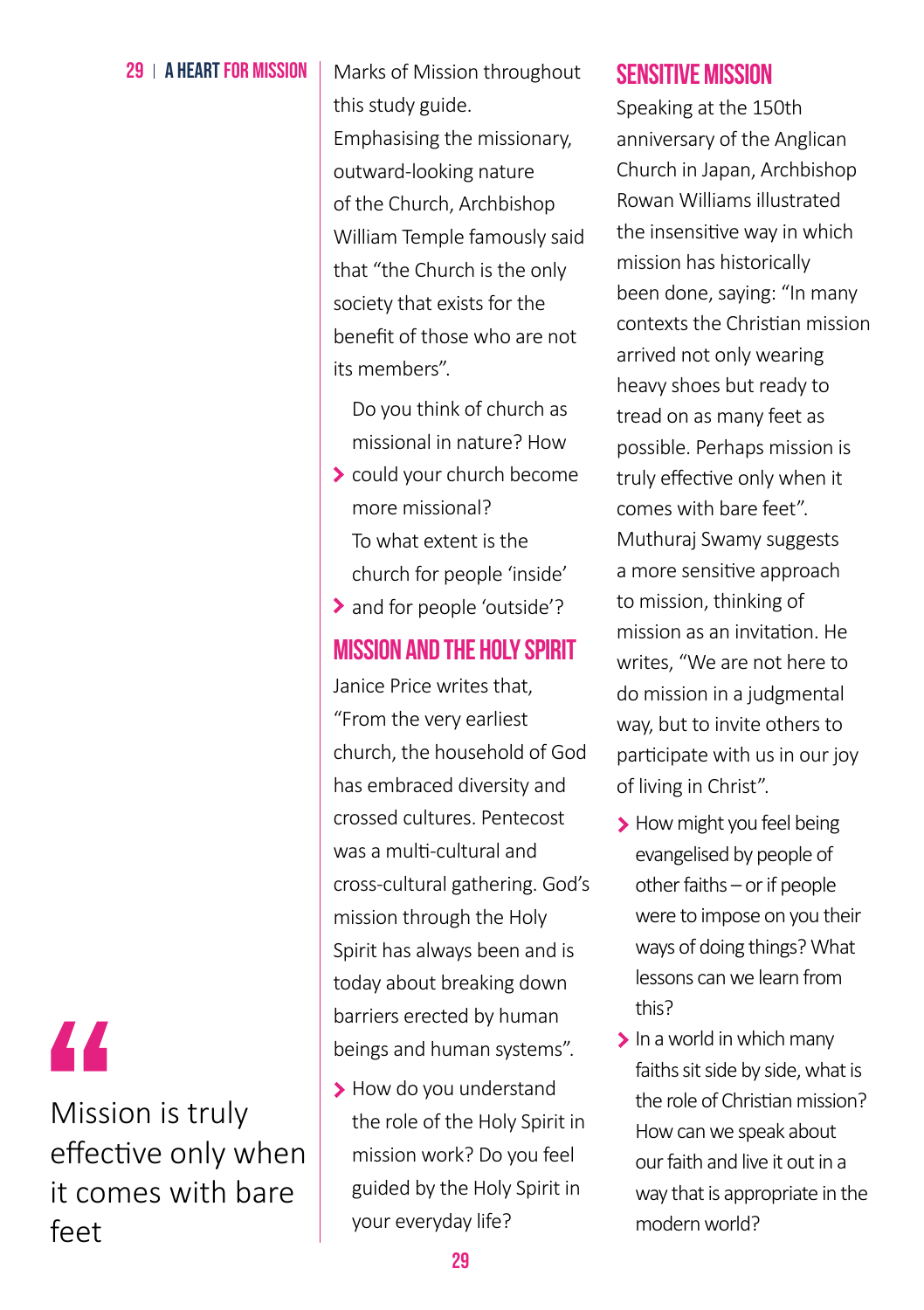## **30 | A HEART FOR MISSION | FIIRTHER READING**

Transforming Mission: Paradigm Shifts in Theology of Mission by David J. Bosch (Orbis Books)

Global Kingdom, Global People: Living Faithfully in a Multicultural World by Melba Maggay (Langham Global Library)

Witnessing Together: Global Anglican Perspectives on Evangelism and Witness by Muthuraj Swamy (Forward Movement)

Mission on the Road to Emmaus: Constants, Context, and Prophetic Dialogue by Cathy Ross and Stephen B. Bevans (SCM Press)

Life-Widening Mission: Global Anglican Perspectives by Cathy Ross (Regnum Books)

Constants in Context: A Theology of Mission for Today by Stephan B. Bevans and Roger Schroeder (Orbis Books)

World-Shaped Mission: Reimagining Mission Today by Janice Price (Church House Publishing)